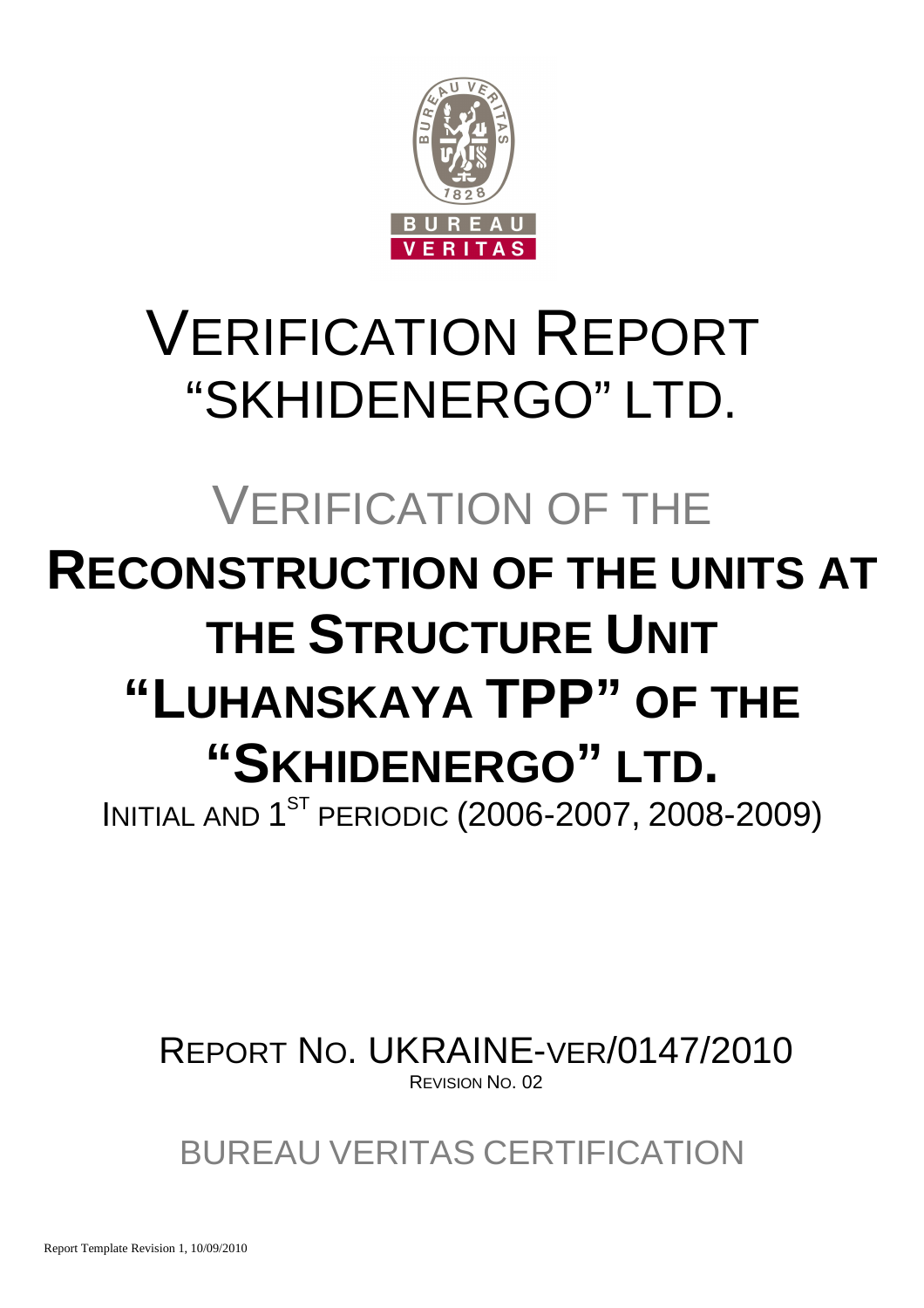

 $\overline{\mathbf{1}}$ 

| Organizational unit:<br>Date of first issue:<br><b>Bureau Veritas Certification</b><br>18/10/2010<br><b>Holding SAS</b><br>Client ref.:<br>Client: |                              |                                                                       |             |                                                                                                                                                                                 |                                                                                                                                                                                                                                                                                                                                                                                                                                                                                                                                                                                                                                                                                                                                                                                                                                                                                         |
|----------------------------------------------------------------------------------------------------------------------------------------------------|------------------------------|-----------------------------------------------------------------------|-------------|---------------------------------------------------------------------------------------------------------------------------------------------------------------------------------|-----------------------------------------------------------------------------------------------------------------------------------------------------------------------------------------------------------------------------------------------------------------------------------------------------------------------------------------------------------------------------------------------------------------------------------------------------------------------------------------------------------------------------------------------------------------------------------------------------------------------------------------------------------------------------------------------------------------------------------------------------------------------------------------------------------------------------------------------------------------------------------------|
| Skhidenergo Itd.                                                                                                                                   |                              | Yuriy Magera                                                          |             |                                                                                                                                                                                 |                                                                                                                                                                                                                                                                                                                                                                                                                                                                                                                                                                                                                                                                                                                                                                                                                                                                                         |
| Summary:                                                                                                                                           |                              |                                                                       |             | and the subsequent decisions by the JI Supervisory Committee, as well as the host country criteria.                                                                             | Bureau Veritas Certification has made the initial and 1 <sup>st</sup> periodic verification of the «Reconstruction of the units<br>at the Structure Unit "Luhanskaya TPP" of the "Skhidenergo" Itd.», JI Registration Reference Number<br>UA1000206, project of «Skhidenergo» Itd. located in Schastye town, and applying the JI specific approach, on<br>the basis of UNFCCC criteria for the JI, as well as criteria given to provide for consistent project operations,<br>monitoring and reporting. UNFCCC criteria refer to Article 6 of the Kyoto Protocol, the JI rules and modalities                                                                                                                                                                                                                                                                                           |
|                                                                                                                                                    |                              | was conducted using Bureau Veritas Certification internal procedures. |             |                                                                                                                                                                                 | The verification scope is defined as a periodic independent review and ex post determination by the Accredited<br>Entity of the monitored reductions in GHG emissions during defined verification period, and consisted of the<br>following three phases: i) desk review of the project design and the baseline and monitoring plan; ii) follow-up<br>interviews with project stakeholders; iii) resolution of outstanding issues and the issuance of the final<br>verification report and opinion. The overall verification, from Contract Review to Verification Report & Opinion,                                                                                                                                                                                                                                                                                                    |
|                                                                                                                                                    |                              | Actions Requests (CR, CAR and FAR), presented in Appendix A.          |             |                                                                                                                                                                                 | The first output of the verification process is a list of Clarification, Corrective Actions Requests, Forward                                                                                                                                                                                                                                                                                                                                                                                                                                                                                                                                                                                                                                                                                                                                                                           |
|                                                                                                                                                    |                              |                                                                       |             | (01/01/2008-31/01/2008: 381 511 t CO2 eq.; 01/01/2009-31/01/2009: 266 726 t CO2 eq.).<br>related to the approved project baseline and monitoring, and its associated documents. | In summary, Bureau Veritas Certification confirms that the project is implemented according to determinated<br>and registered project design documents. Installed equipment being essential for generating emission<br>reduction runs reliably and is calibrated appropriately. The monitoring system is in place and the project is<br>generating GHG emission reductions. The GHG emission reduction is calculated accurately and without<br>material errors, omissions, or misstatements, the AAUs totalize 697 361 tons of CO2eq for the monitoring<br>period 01/01/2006-31/12/2007 (01/01/2006-31/01/2006: 307 962 t CO2 eq.; 01/01/2007-31/01/2007: 389 399 t<br>CO2 eq.) and ERUs issued totalize 648 237 tons of CO2eq for the monitoring period 01/01/2008-31/12/2009<br>Our opinion relates to the project's GHG emissions and resulting GHG emission reductions reported and |
| Report No.:<br>UKRAINE-ver/0147/2010                                                                                                               | JI                           | Subject Group:                                                        |             |                                                                                                                                                                                 |                                                                                                                                                                                                                                                                                                                                                                                                                                                                                                                                                                                                                                                                                                                                                                                                                                                                                         |
| Project title:<br>"Luhanskaya TPP" of the "Skhidenergo" Itd.»                                                                                      |                              | «Reconstruction of the units at the Structure Unit                    |             |                                                                                                                                                                                 |                                                                                                                                                                                                                                                                                                                                                                                                                                                                                                                                                                                                                                                                                                                                                                                                                                                                                         |
| Work carried out by:<br>Team Leader                                                                                                                | Oleg Skoblyk                 |                                                                       |             |                                                                                                                                                                                 |                                                                                                                                                                                                                                                                                                                                                                                                                                                                                                                                                                                                                                                                                                                                                                                                                                                                                         |
| Work reviewed by:<br>Ivan Sokolov                                                                                                                  |                              |                                                                       | $\boxtimes$ | No distribution without permission from the<br>Client or responsible organizational unit                                                                                        |                                                                                                                                                                                                                                                                                                                                                                                                                                                                                                                                                                                                                                                                                                                                                                                                                                                                                         |
| Work approved by:<br>Ivan Sokolov                                                                                                                  | <b>Bureau</b> y              | <b>Sfitas Cartification</b><br><b>SAS</b><br>oldin                    |             | Limited distribution                                                                                                                                                            |                                                                                                                                                                                                                                                                                                                                                                                                                                                                                                                                                                                                                                                                                                                                                                                                                                                                                         |
| Date of this revision:<br>29/12/2010                                                                                                               | Rev. No.:<br>02 <sub>1</sub> | Number of pages:<br>36                                                |             | Unrestricted distribution                                                                                                                                                       |                                                                                                                                                                                                                                                                                                                                                                                                                                                                                                                                                                                                                                                                                                                                                                                                                                                                                         |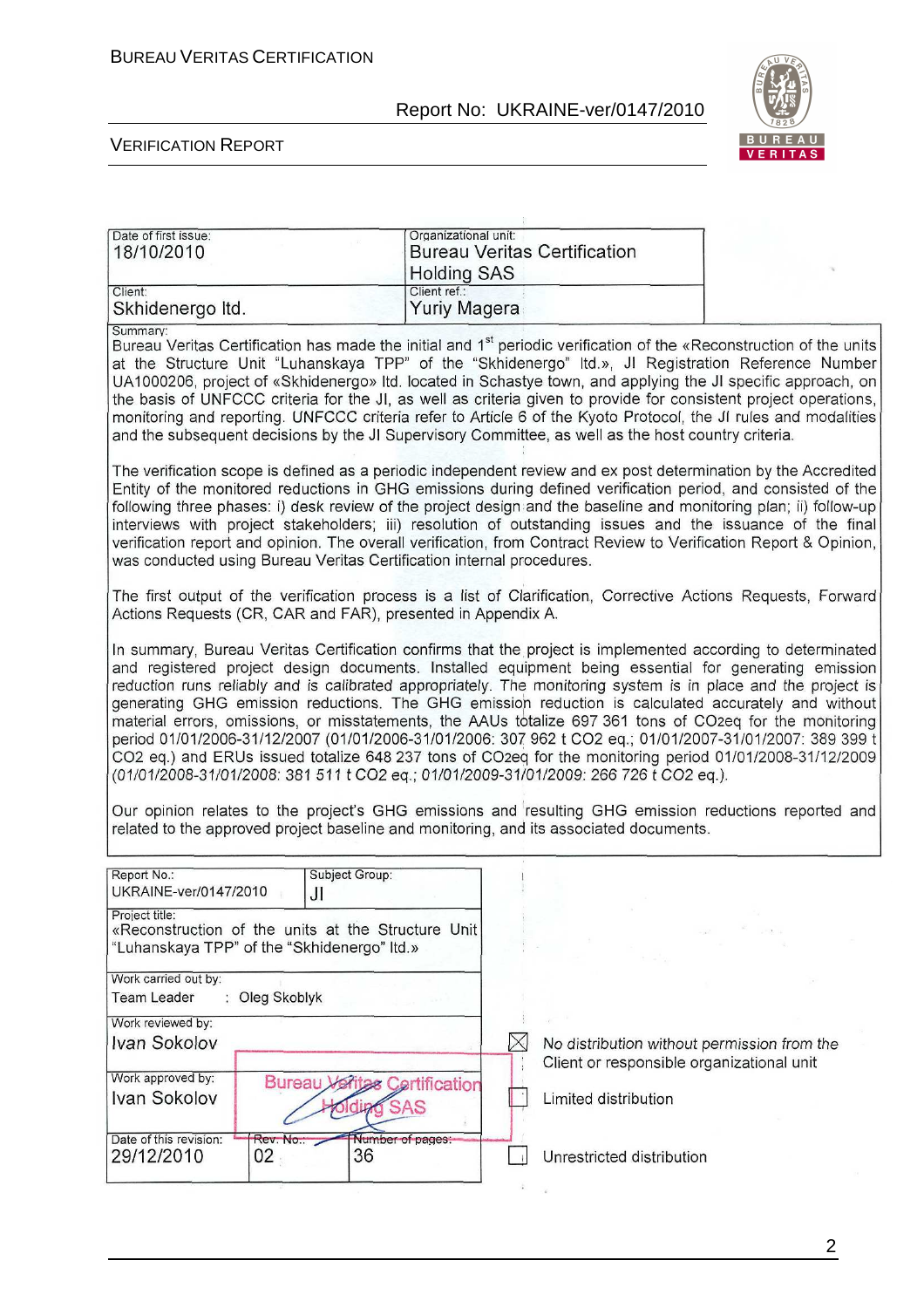

VERIFICATION REPORT

# **Table of Contents Page 2014** 1 INTRODUCTION .........................................................................................4 1.1 Objective 4 1.2 Scope 4 1.3 Verification Team 4 2 METHODOLOGY ........................................................................................5 2.1 Review of Documents 5 2.2 Follow-up Interviews 5 2.3 Resolution of Clarification, Corrective and Forward Action Requests 6 3 INITIAL VERIFICATION FINDINGS .......................................................7 3.1 Project approval by Parties involved (90-91) 7 3.2 Project implementation (92-93) 7 4 VERIFICATION CONCLUSIONS ..........................................................12 4.1 Compliance of the monitoring plan with the monitoring methodology (94-98) 12 4.2 Revision of monitoring plan (99-100) 12 4.3 Data management (101) 12 4.4 Verification regarding programmes of activities (102-110) 14 5 VERIFICATION OPINION .......................................................................14 6 REFERENCES ..........................................................................................16 APPENDIX A: COMPANY PROJECT VERIFICATION PROTOCOL .......................24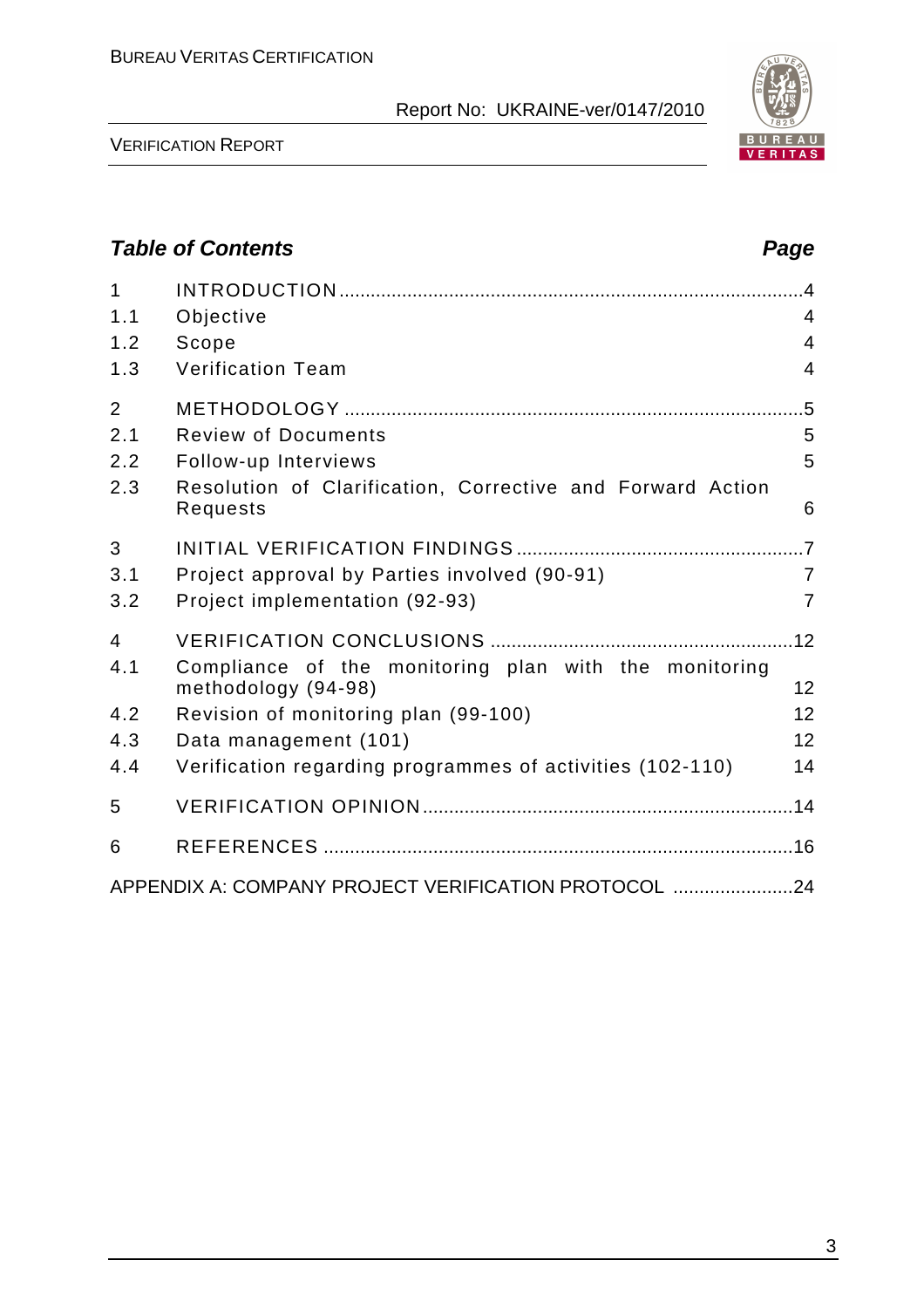

VERIFICATION REPORT

# **1 INTRODUCTION**

Skhidenergo ltd. has commissioned Bureau Veritas Certification to verify the emissions reductions of its JI project «Reconstruction of the units at the Structure Unit "Luhanskaya TPP" of the "Skhidenergo" ltd.» (hereafter called "the project") at Schastye town, Ukraine, UNFCCC JI Reference Number UA1000206.

This report summarizes the findings of the verification of the project, performed on the basis of UNFCCC criteria, as well as criteria given to provide for consistent project operations, monitoring and reporting.

# **1.1 Objective**

Verification is the periodic independent review and ex post determination by the Accredited Independent Entity of the monitored reductions in GHG emissions during defined verification period.

The objective of verification can be divided in Initial Verification and Periodic Verification.

UNFCCC criteria refer to Article 6 of the Kyoto Protocol, the JI rules and modalities and the subsequent decisions by the JI Supervisory Committee, as well as the host country criteria.

# **1.2 Scope**

The verification scope is defined as an independent and objective review of the project design document, the project's baseline study and monitoring plan and other relevant documents. The information in these documents is reviewed against Kyoto Protocol requirements, UNFCCC rules and associated interpretations.

The verification is not meant to provide any consulting towards the Client. However, stated requests for clarifications and/or corrective actions may provide input for improvement of the project monitoring towards reductions in the GHG emissions.

# **1.3 Verification Team**

The verification team consists of the following personnel:

Oleg Skoblyk

Bureau Veritas Certification Team Leader, Climate Change Verifier

This verification report was reviewed by:

Ivan Sokolov Bureau Veritas Certification, Internal Technical Reviewer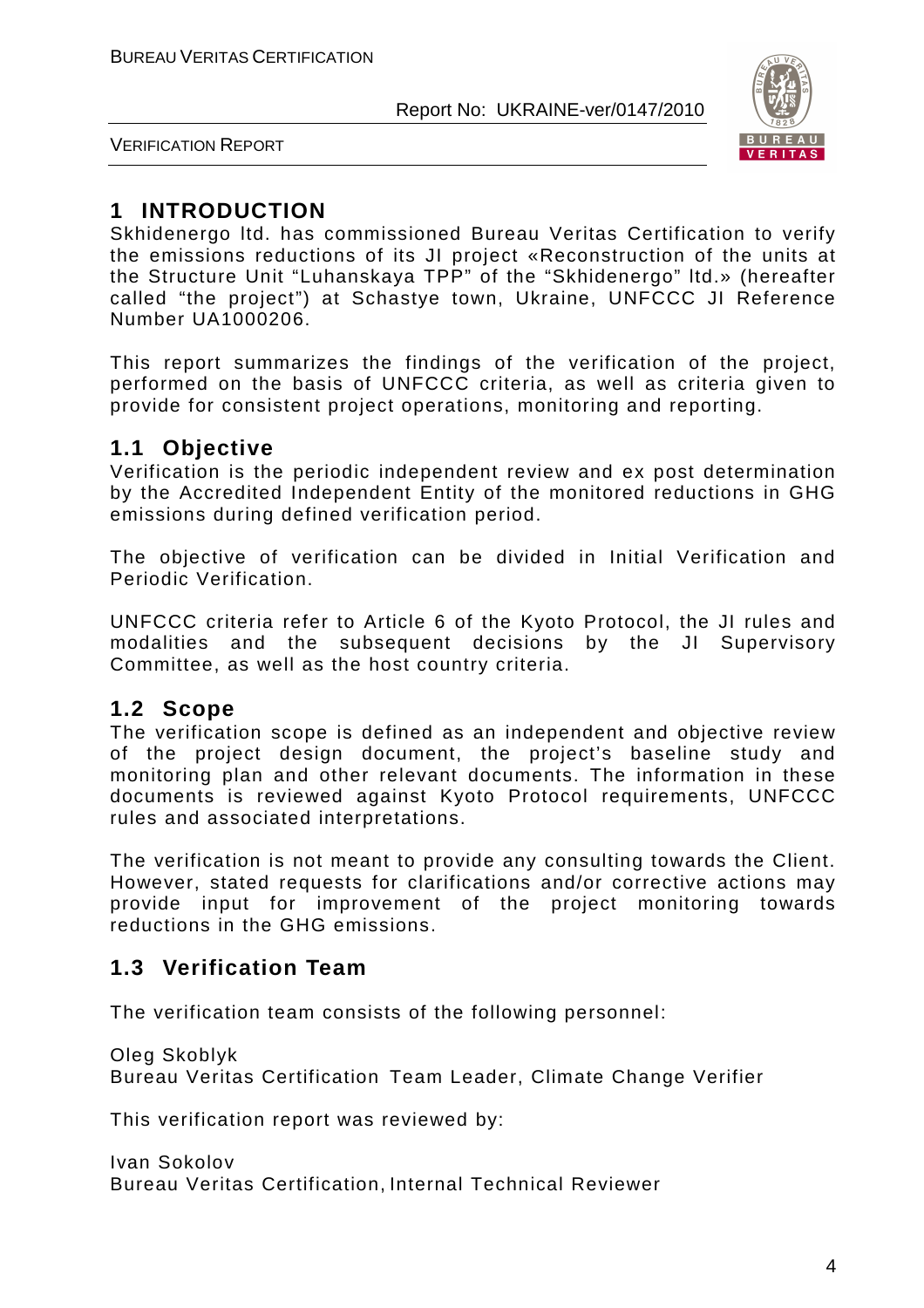

VERIFICATION REPORT

# **2 METHODOLOGY**

The overall verification, from Contract Review to Verification Report & Opinion, was conducted using Bureau Veritas Certification internal procedures.

In order to ensure transparency, a verification protocol was customized for the project, according to the version 01.1 of the Joint Implementation Determination and Verification Manual, issued by the Joint Implementation Supervisory Committee at its 19 meeting on 04/12/2009. The protocol shows, in a transparent manner, criteria (requirements), means of verification and the results from verifying the identified criteria. The verification protocol serves the following purposes:

- It organizes, details and clarifies the requirements a JI project is expected to meet;
- It ensures a transparent verification process where the verifier will document how a particular requirement has been verified and the result of the verification.

The completed verification protocol is enclosed in Appendix A to this report.

#### **2.1 Review of Documents**

The Monitoring Report (MR) submitted by ELTA JSC and additional background documents related to the project design and baseline, i.e. country Law, Project Design Document (PDD), Guidance on criteria for baseline setting and monitoring, Host party criteria, Kyoto Protocol, Clarifications on Verification Requirements to be Checked by an Accredited Independent Entity were reviewed.

The verification findings presented in this report relate to the Monitoring Report (2006-2007) version(s) 1.0 dated 25/08/2010, Monitoring Report (2008-2009) version(s) 1.2 dated 25/12/2010 and project as described in the determined PDD.

# **2.2 Follow-up Interviews**

On 31/08/2010 Bureau Veritas Certification performed (on-site) interviews with project stakeholders to confirm selected information and to resolve issues identified in the document review. Representatives of Skhidenergo ltd. and ELTA JSC were interviewed (see References). The main topics of the interviews are summarized in Table 1.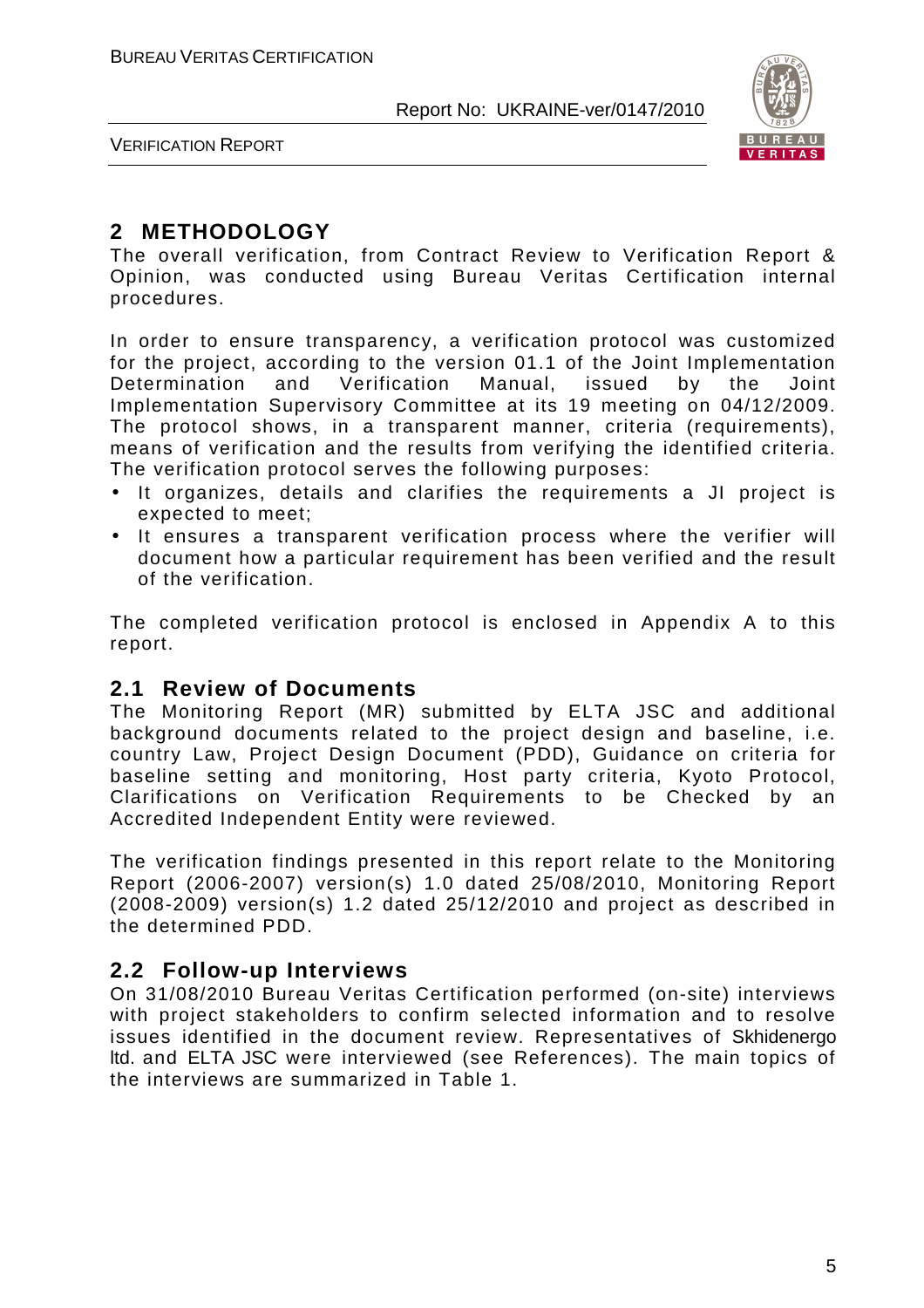

VERIFICATION REPORT

#### **Table 1 Interview topics**

| <b>Interviewed</b><br>organization | <b>Interview topics</b>                       |
|------------------------------------|-----------------------------------------------|
| Skhidenergo Itd.                   | Organizational structure.                     |
|                                    | Responsibilities and authorities.             |
|                                    | Training of personnel.                        |
|                                    | Quality management procedures and technology. |
|                                    | Implementation of equipment (records).        |
|                                    | Metering equipment control.                   |
|                                    | Metering record keeping system, database.     |
| Consultant:                        | Baseline methodology.                         |
| <b>ELTA JSC</b>                    | Monitoring plan.                              |
|                                    | Monitoring report.                            |
|                                    | Deviations from PDD.                          |

## **2.3 Resolution of Clarification, Corrective and Forward Action Requests**

The objective of this phase of the verification is to raise the requests for corrective actions and clarification and any other outstanding issues that needed to be clarified for Bureau Veritas Certification positive conclusion on the GHG emission reduction calculation.

If the Verification Team, in assessing the monitoring report and supporting documents, identifies issues that need to be corrected, clarified or improved with regard to the monitoring requirements, it should raise these issues and inform the project participants of these issues in the form of:

(a) Corrective action request (CAR), requesting the project participants to correct a mistake that is not in accordance with the monitoring plan;

(b) Clarification request (CL), requesting the project participants to provide additional information for the AIE to assess compliance with the monitoring plan;

(c) Forward action request (FAR), informing the project participants of an issue, relating to the monitoring that needs to be reviewed during the next verification period.

To guarantee the transparency of the verification process, the concerns raised are documented in more detail in the verification protocol in Appendix A.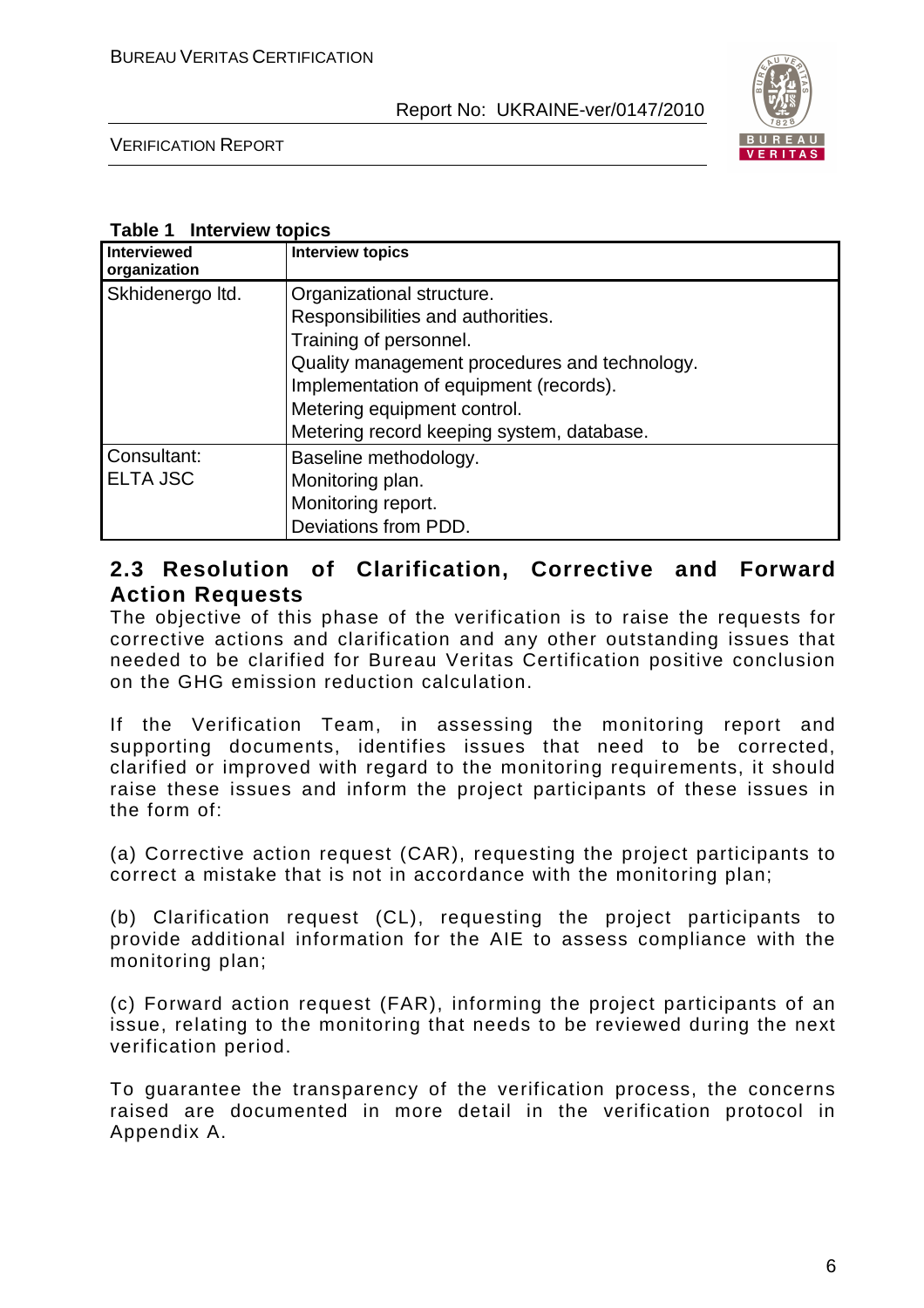

VERIFICATION REPORT

# **3 INITIAL VERIFICATION FINDINGS**

In the following sections, the conclusions of the verification are stated.

The findings from the desk review of the original monitoring documents and the findings from interviews during the follow up visit are described in the Verification Protocol in Appendix A.

The Clarification, Corrective and Forward Action Requests are stated, where applicable, in the following sections and are further documented in the Verification Protocol in Appendix A. The verification of the Project resulted in 4 Corrective Action Requests, 2 Clarification requests and 2 Forward action requests.

The number between brackets at the end of each section corresponds to the DVM paragraph.

# **3.1 Project approval by Parties involved (90-91)**

Written project approval by Ukraine and the United Kingdom of Great Britain and Northern Ireland involved in the JI Project have been issued by the DFPs of those Parties when submitting the first verification report to the Designated Focal Point of Ukraine for registration.(Both LoAs are listed in the Category 1 Documents of the Reference section of this report).

The abovementioned written approval is unconditional.

# **3.2 Project implementation (92-93)**

Luhanskaya TPP exploited by energy generating company Skhidenergo ltd. Installed power capacity of the Luhanskaya TPP is 1400 MW. As the Unit#12 is in conservation – 1125MW. All energy equipment was installed in the 1960's. The list of installed equipment:

- boilers TP-100 (Ep-140-640G) (units ## 9-13); boilers TP-100A (units ##14-15), produced by the Taganrog boiler factory.
- turbines K-210-130-1, produced by the "Leningrad metal works.
- power generators TGB-200, produced by the "Kharkov SPC Electrotyazhmash" (units ## 9-13);
- power generators TGB-200M, produced by the "Kharkov SPC Electrotyazhmash" (units ##14-15).

Electricity consumption for own needs –10.24% (2007).

Main, (reserve) fuel - coal, (heavy fuel oil / natural gas).

The Unit #12 is in conservation (out of work), the Unit #8 is written-off.

Project foresees modernization of the main and the auxiliary equipment of the all power generating units of the TPP according to the attached schedule.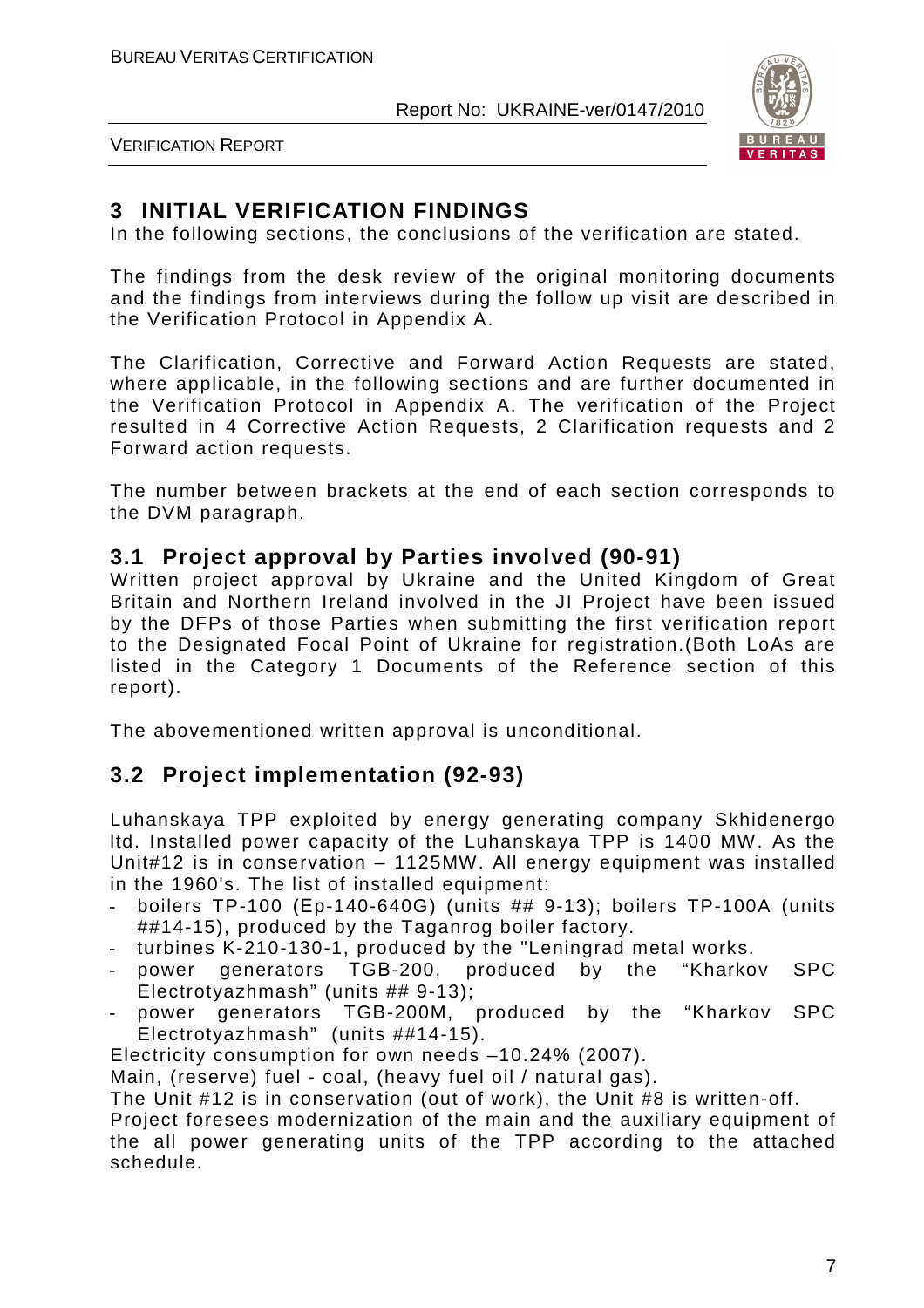

VERIFICATION REPORT

| All Units Servicing<br>and Preparations for |             |
|---------------------------------------------|-------------|
| the Reconstruction                          | 2004 - 2017 |
| Unit Nº8                                    | 2014-2017   |
| Unit Nº9                                    | 2014-2015   |
| Unit Nº10                                   | 2009-2010   |
| Unit No.11                                  | 2011-2012   |
| Unit Nº12                                   | 2014-2017   |
| Unit Nº13                                   | 2010-2011   |
| Unit Nº14                                   | 2013-2014   |
| Unit Nº15                                   | 2012-2013   |

According to the Project Schedule the preparation measures for the TPP Units' Reconstructions were implemented on the TPP during 2006 - 2007. These measures included:

#### **In 2006**:

- the burner nozzles № 1-8 were changed at the boiler unit of the Unit № 13;
- the dust ducts and the main burners' shells № 2,7,9,10,11,13 were changed at the boiler unit of the Unit № 13;
- the dust duct nozzles of the main burners № 1,2,8,6,10,11,12,13,14 at the boiler unit of the Unit № 13;
- the gas flues А,B 0,5t were repaired at the boiler unit of the Unit № 13;
- the boiler drum was repaired at the boiler unit of the Unit № 13;
- the inner casing of the А-separator was repaired at the boiler unit of the Unit № 13;
- the jog hammers of the precipitation electrodes and the corona-forming and precipitation electrodes elements were repaired at the boiler unit of the Unit № 13;
- the furnace seals of the low-pressure cylinder were repaired at the turbine unit of the Unit № 13;
- the inner and outer cleaning of the boiler unit was implemented at the Unit № 14;
- the main and the overflow burners were repaired at the boiler unit of the Unit № 14;
- the primary ant the auxiliary steam superheaters, water economizer and explosive valves were repaired at the boiler unit of the Unit № 14;
- the duct reversible screw was repaired at the boiler unit of the Unit №  $14:$
- the inner and outer cleaning of the boiler unit was implemented at the Unit № 10;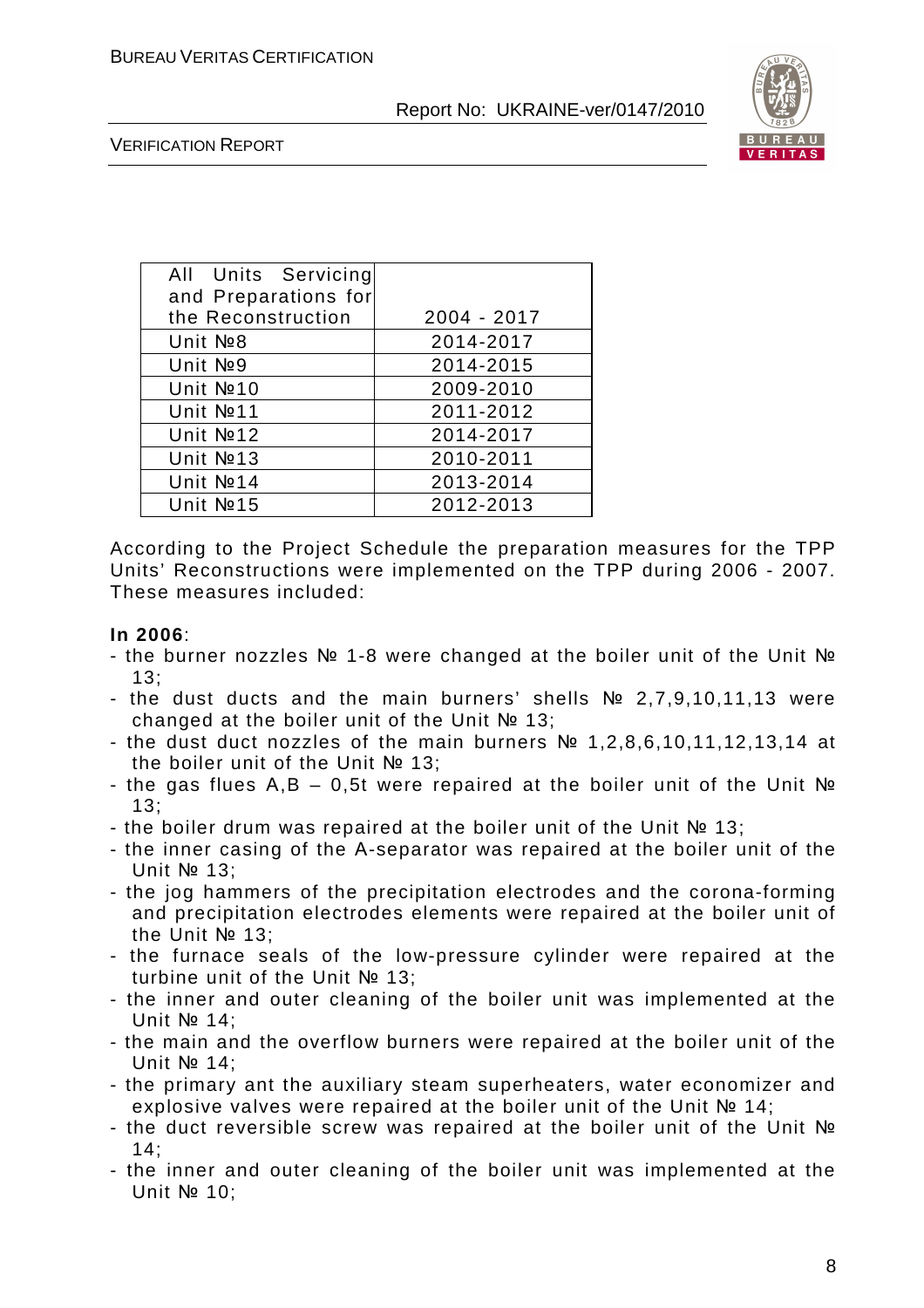

VERIFICATION REPORT

- the separation drum and the heating duct were repaired at the the inner and outer cleaning of the boiler unit was implemented at the Unit № 10;
- the sealing bearings №6 and 7 were replaced at the turbine unit of the Unit № 10;
- the control and steam distribution system was repaired and the receiver pipes were reconstructed at the turbine unit of the Unit №10;
- the generator rotor was repaired at the Unit № 10;
- the inner and outer cleaning of the boiler unit was implemented at the Unit № 11;
- the main and the overflow burners were repaired at the boiler unit of the Unit № 11;
- the sealing bearings were repaired at the turbine unit of the Unit № 11;
- the control and steam distribution system was repaired and the receiver pipes were reconstructed at the turbine unit of the Unit №11;
- the vacuum system of the turbine was repaired at the Unit № 11;
- the inner and outer cleaning of the boiler unit was implemented at the Unit № 15;
- the sealing bearings were repaired at the turbine unit of the Unit № 15;
- the control and steam distribution system was repaired and the receiver pipes were reconstructed at the turbine unit of the Unit №15;
- the generator rotor was changed at the Unit № 15.

#### **In 2007**:

- the high-pressure heater casing was repaired at the turbine unit of the Unit №9;
- the flow part of the high-pressure heater was repaired at the turbine unit of the Unit №9;
- the regulating stage of the high-pressure cylinder was changed at the turbine unit of the Unit Nº9:
- the high-pressure rotor was balanced at the Unit №9;
- the flow part of the mid-pressure cylinder was repaired and the diaphragms were changed at the stages № 14 and 15 at the turbine unit of the Unit №9;
- the mid-pressure rotor and the blades of the stages № 12, 13, 14, 15 and 16 were changed at the turbine unit of the Unit №9;
- the inner and outer cleaning of the boiler unit was implemented at the Unit № 9;
- 496 packages and 32 collectors were changed at the water econoimizer of the boiler unit at the Unit №9;
- the packages were changed and the repairs were implemented at the primary and the second steam superheaters at the boiler unit at the Unit No 9:
- the scrubbers №1, 2, 3, 4, 5 at the Unit №9;
- the smoke exhausters were repaired including the change of the main wheel at the Unit No 9;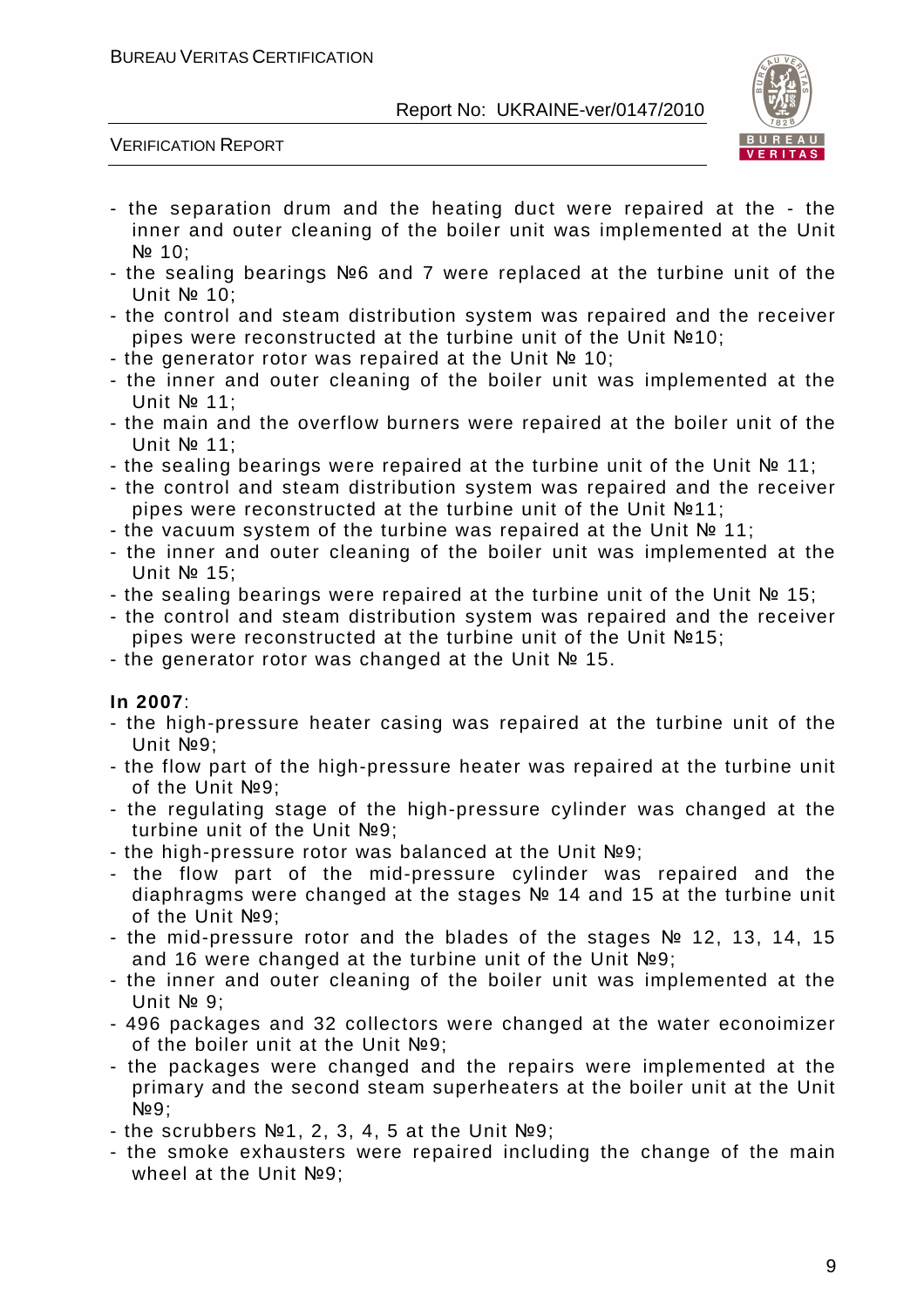

VERIFICATION REPORT

- the flow party of the low-pressure cylinder was repaired and the blade unit of the low-pressure rotor was changed at the turbine unit of the Unit №13;
- the inner and outer cleaning of the boiler unit was implemented at the Unit № 13;
- the blade unit of the low-pressure rotor was changed at the turbine unit of the Unit №10;
- the high- and low- pressure heaters were repaired at the Unit №10;
- the inner and outer cleaning of the boiler unit was implemented at the Unit № 10;
- the main burners' nozzles were changed at the boiler unit of the Unit No 10:
- the horizontal gas-ducts were repaired at the boiler unit of the Unit №15;
- the exhaust steam feeding collector for the front sealings of the turbogenerator were reconstructed at the Unit №15.

#### **In 2008**:

- the sealing bearings №6 and 7 were replaced at the turbine unit of the Unit №10;
- the turbogenerator condenser compensators were repaired at the Unit №10;
- the high-, mid- and low-pressure fittings of the turbogenerator were repaired at the Unit №10;
- the heat insulation and the setting of the boiler and the turbine units were reconstructed at the Unit №10:
- the sealing bearings №6 and 7 were replaced and the journal-bearings Nº1-7 were repaired at the turbine unit of the Unit №11:
- the turbogenerator condenser compensators were repaired at the Unit №11;
- the discharge circulating valves reducers were repaired. The discharge circulating valve reducer №1 was replaced at the turbine unit of the Unit №11;
- the high-, mid- and low-pressure fittings of the turbogenerator were repaired at the Unit №11;
- the heat insulation and the setting of the boiler and the turbine units were reconstructed at the Unit №11;
- the RS-type speed controller was replaced at the turbine unit of the Unit No 9:
- the pulverized-coal conduits APP № 3, 4, 6, 9 were repaired at the boiler unit of the Unit №9;
- the main and discharge burners were replaced at the boiler unit of the Unit №9;
- the heat insulation and the setting of the boiler and the turbine units were reconstructed at the Unit Nº9:
- the sealing bearings №6 and 7 were replaced and the journal-bearings №1-7 were repaired at the turbine unit of the Unit №13;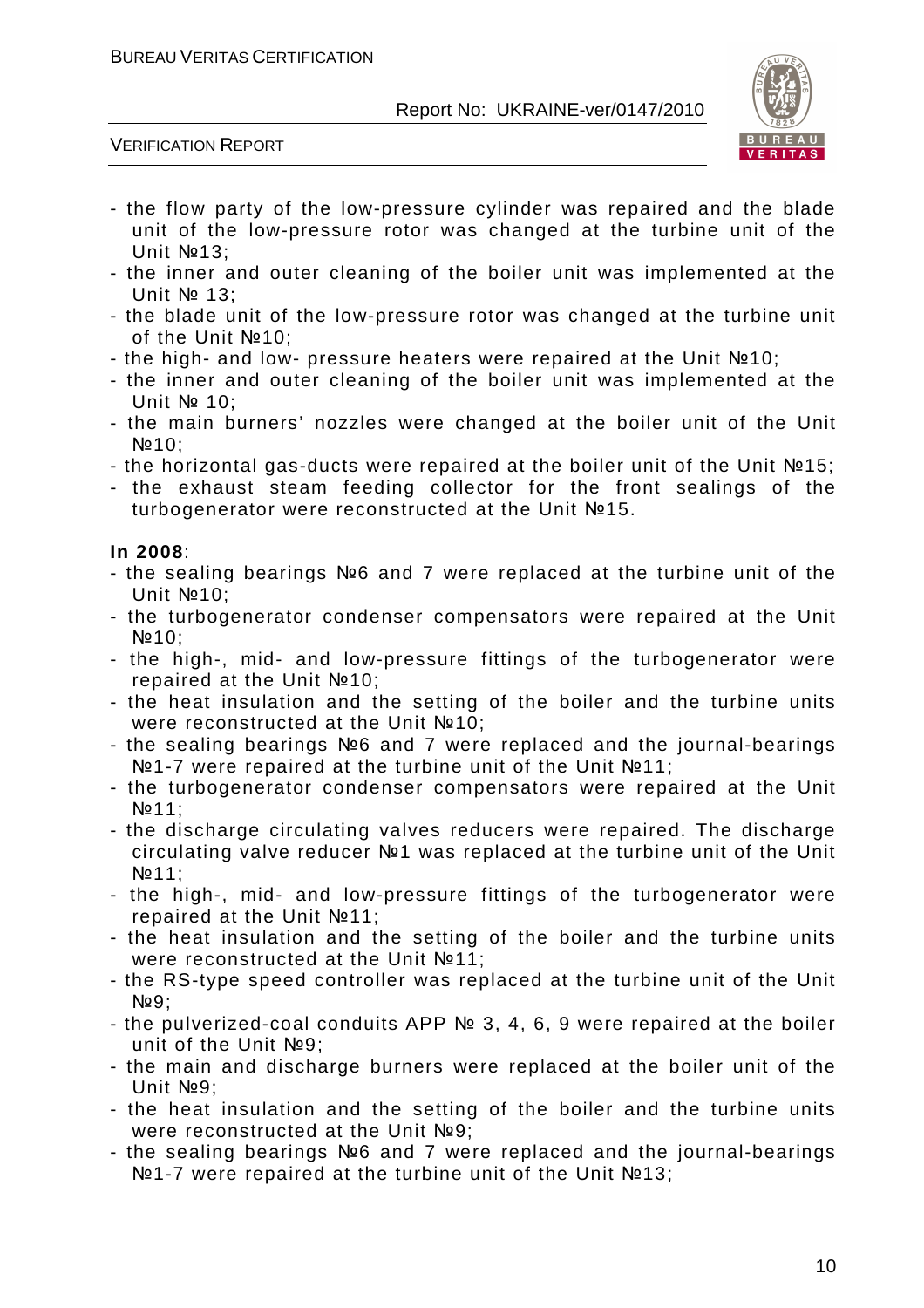

VERIFICATION REPORT

- the acid cleaning of the high-pressure heater was implemented at the turbine unit of the Unit №13;
- the high-, mid- and low-pressure fittings of the turbogenerator were repaired at the Unit №13;
- the smoke exhausters were repaired at the boiler unit of the Unit №13;
- the heat insulation and the setting of the boiler and the turbine units were reconstructed at the Unit №13:
- the thrust bearing №2 was repaired at the turbine of the Unit №14;
- the main and discharge burners were repaired at the boiler unit of the Unit No 14:
- the low-pressure cylinder was repaired at the turbine unit of the Unit №15;
- the low-pressure cylinder furnaces were reconstructed at the turbine of the Unit №15 to reach the higher efficiency level;
- the regulating valve №4 of the mid-pressure cylinder at the turbine unit of the Unit №15 was repaired;
- the turbogenerator fittings were repaired at the Unit №15;
- the heat insulation and the setting of the boiler and the turbine units were reconstructed at the Unit №15.

#### **In 2009:**

- the generator shaft sealing was repaired including the change of the thrust blocks at the Unit №15;
- the vacuum armature of the turbogenerator was repaired at the Unit №15;
- the low-pressure cylinder was repaired including the replacement of the low-pressure rotor and the furnace and diaphragm sealing at the turbine unit of the Unit №10;
- the quenching girder of the water economizer was cleaned and repaired at the boiler unit of the Unit №10;
- the heat insulation and the setting of the boiler and the turbine units were reconstructed at the Unit №10;
- the vacuum armature of the turbogenerator was repaired at the Unit №9 and the stuffing box seal was changed;
- the drain tank of the turbogenerator was repaired at the Unit№9;
- the heat insulation and the setting of the boiler and the turbine units were reconstructed at the Unit №9:
- the static discharge elimination device was repaired at the turbogenerator rotor of the Unit №9;
- the stages 26 31 turbine blades were repaired at the Unit №11;
- the low-pressure cylinder was repaired at the turbine unit of the Unit №11;
- the oil catchers, bow collectors, inner and outer panels of the turbogenerator were repaired at the Unit №11;
- the packing bearings of the turbogenerator were repaired at the Unit №13;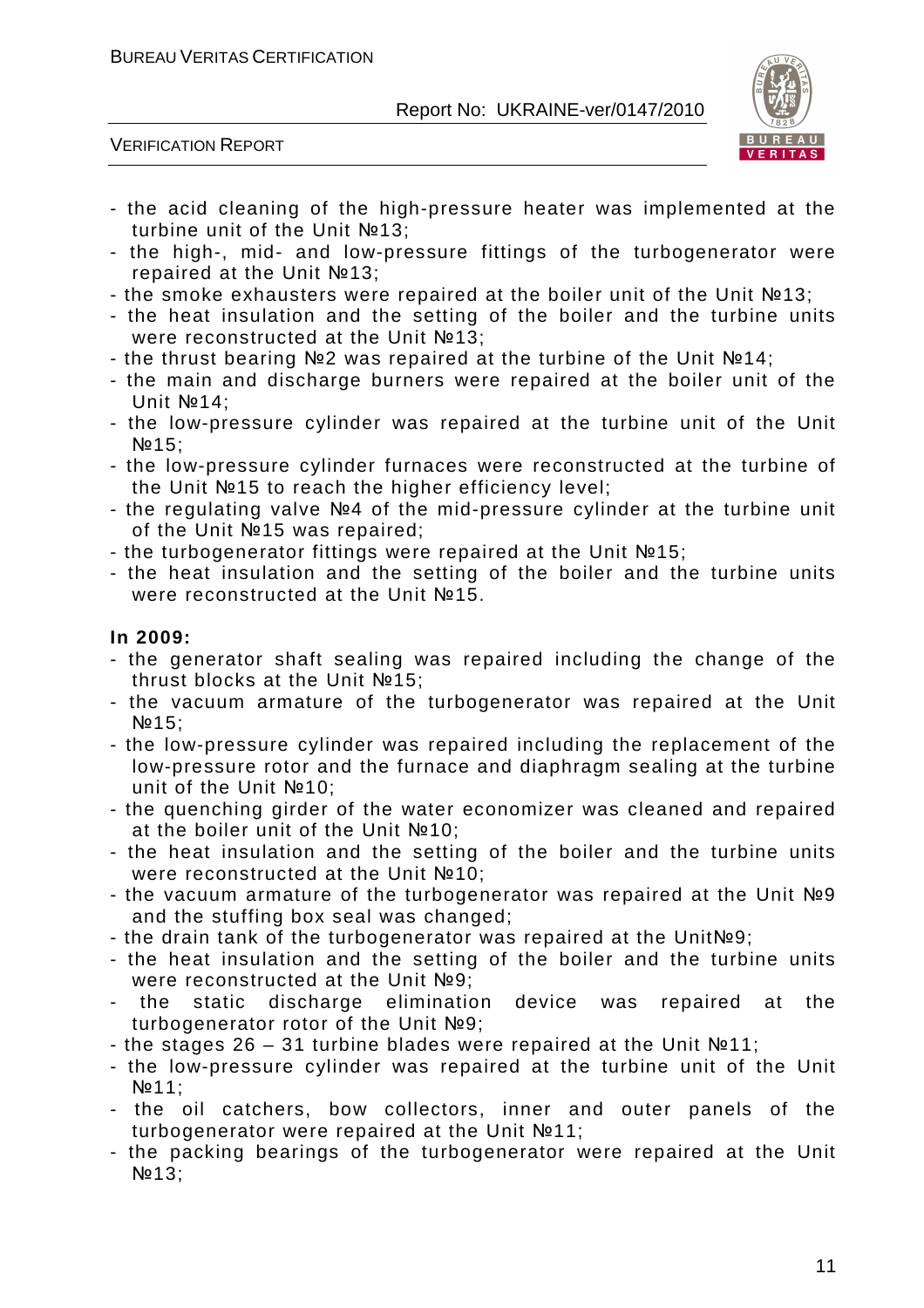

VERIFICATION REPORT

- the technical and circulating water collectors were repaired at the turbogenerator of the Unit №13; **JI PROJECT MONITORING REPORT** 6
- the current collecting brushes were changed at the turbogenerator of the Unit №13;
- the sealing bearings №6 and 7 were replaced and the journal-bearings №1-7 were repaired at the turbine unit of the Unit №14;
- the slip rings and 132 junk-rings were replaced at the torbogenerator unit of the Unit №14;
- the turbogenerator gas system was repaired at the Unit №14.

All project activity was checked verification team during site visit.

# **4 VERIFICATION CONCLUSIONS**

### **4.1 Compliance of the monitoring plan with the monitoring methodology (94-98)**

The monitoring occurred in accordance with the monitoring plan included in the PDD regarding which the determination has been deemed final and is so listed on the UNFCCC JI website.

For calculating the emission reductions or enhancements of net removals, key factors, influencing the baseline emissions or net removals and the activity level of the project and the emissions or removals as well as risks associated with the project were taken into account, as appropriate.

Data sources used for calculating emission reductions or enhancements of net removals are clearly identified, reliable and transparent.

Emission factors, including default emission factors, are selected by carefully balancing accuracy and reasonableness, and appropriately justified of the choice.

The calculation of emission reductions or enhancements of net removals is based on conservative assumptions and the most plausible scenarios in a transparent manner.

# **4.2 Revision of monitoring plan (99-100)**

Not applicable.

# **4.3 Data management (101)**

The project is implemented on the TPP in accordance with technical standards of Ukraine. All the equipment has monitoring and security equipment according to the national energy sector requirements. All the data, needed for the monitoring is collected in the production department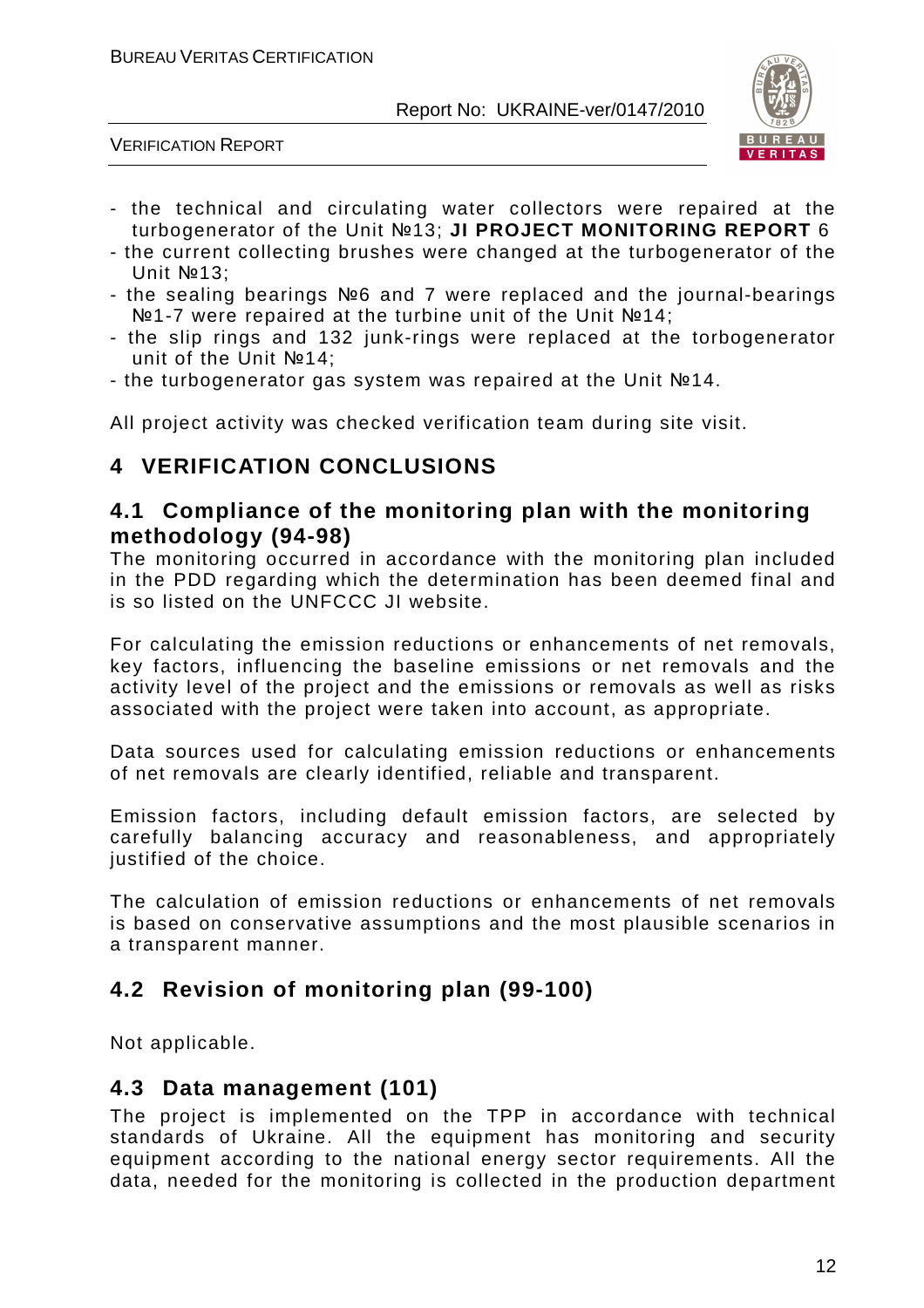

VERIFICATION REPORT

of the TPP and accumulated in a specific standard table called "3-tech Form" in accordance with the GKD-34.09.103-96 "The calculation of the reported technical and economical parameters of the power plant concerning the thermal efficiency of the equipment. Methodological tool", approved by the Ministry of Energy and Electrification of Ukraine in 1996. The main parameters of the Station are measured by the meters and shown in graphs in a real time. The data of the fuel consumption is measured and collected for the whole TPP and the energy produced is measured per each unit separately. This allows to measure the average emission for all the TPP and to see the influence of the Project activity while some of the units are out of operation.

All the starts and stops of each Unit are monitored and also shown in the technical documentation alongside with the working time hours for each Unit of the TPP.

That means, that even when some unit is out of the operation, all the measures continue to be collected and the overall project emission is still being calculated. All the calibrations and checks of the equipment are also documented.

The electricity supply is being monitored by the Electricity Department of the TPP at the central electric panel of the TPP and sent to the Technical Production Department (TPD).

The coal consumption is being monitored daily by the Fuel-Transport Department. The reports are also sent to the TPD.

The heavy fuel oil consumption is being monitored daily by the Boiler-Turbine Department of the TPP. The reports are sent to the TPD.

The natural gas consumption is being monitored by the Gas Distribution System. The daily reports are also sent to the TPD.

The data of the Net Calorific Value of the fuel is being provided to the TPD by the certified laboratory of the TPP daily.

The TPD collects all the data and calculate the Specific Fuel Rate daily. After that, the data is being summarized in the monthly reports and in the annual report called "3-tech" Form.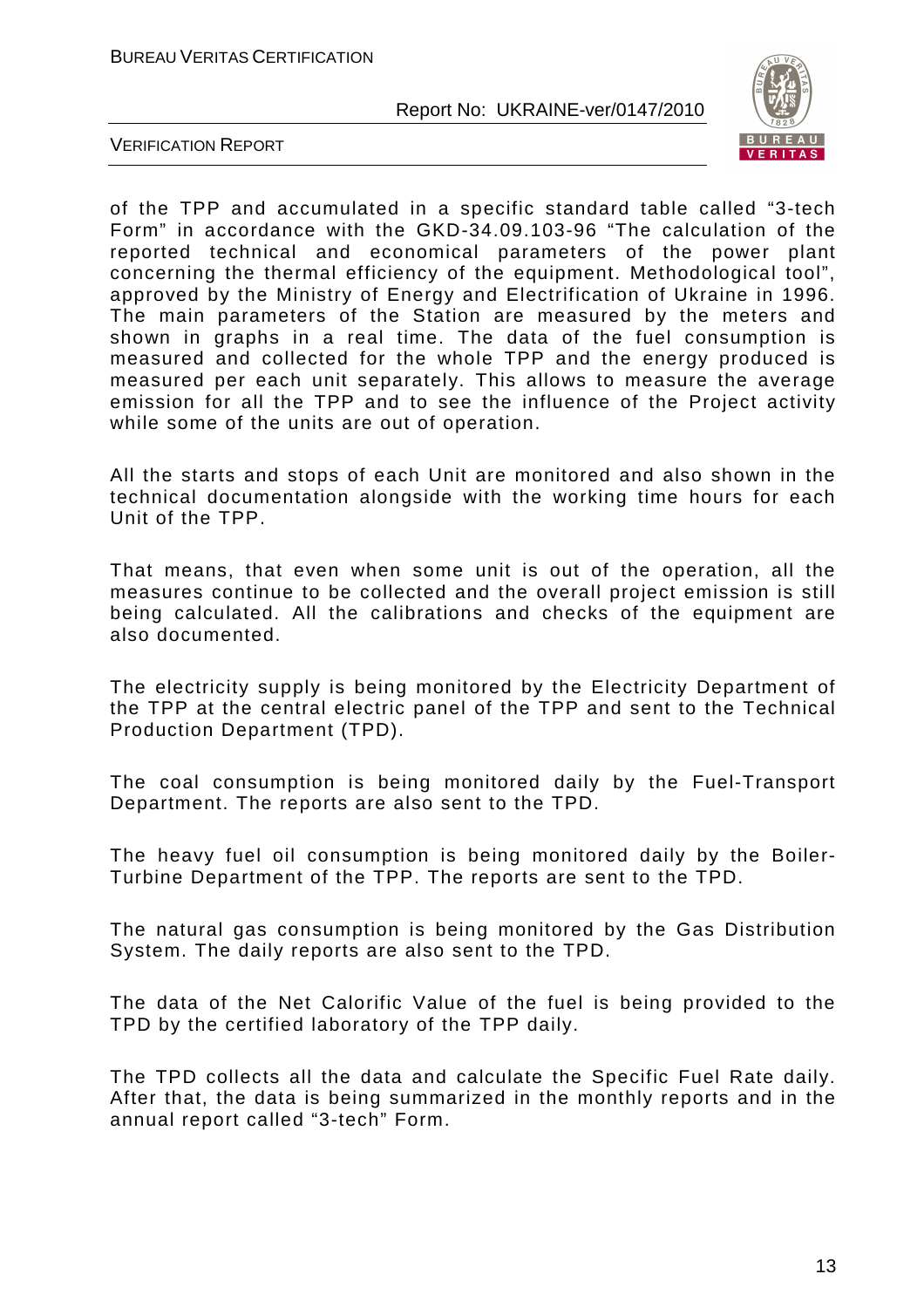

VERIFICATION REPORT

All the measures are being sent to the project manager of the "ELTA" company, who collects the data, calculates the emission, emission reductions and creates a monitoring report.

All the data shall be stored in the paper and electronic form at the TPP and in the data base of the "ELTA" company during all lifetime of the project.

The function of the monitoring equipment, including its calibration status, is in order.

The evidence and records used for the monitoring are maintained in a traceable manner.

The data collection and management system for the project is in accordance with the monitoring plan.

## **4.4 Verification regarding programmes of activities (102- 110)**

Not applicable.

#### **5 VERIFICATION OPINION**

Bureau Veritas Certification has performed initial and 1st periodic verification of the "Reconstruction of the units at the Structure Unit "Luhanskaya TPP" of the "Skhidenergo" ltd." Project in Ukraine, which applies JI specific approach. The verification was performed on the basis of UNFCCC criteria and host country criteria and also on the criteria given to provide for consistent project operations, monitoring and reporting.

The verification consisted of the following three phases: i) desk review of the project design and the baseline and monitoring plan; ii) follow-up interviews with project stakeholders; iii) resolution of outstanding issues and the issuance of the final verification report and opinion.

The management of "Skhidenergo" ltd. is responsible for the preparation of the GHG emissions data and the reported GHG emissions reductions of the project on the basis set out within the project Monitoring and Verification Plan indicated in the final PDD version 2.2.1. The development and maintenance of records and reporting procedures in accordance with that plan, including the calculation and determination of GHG emission reductions from the project, is the responsibility of the management of the project.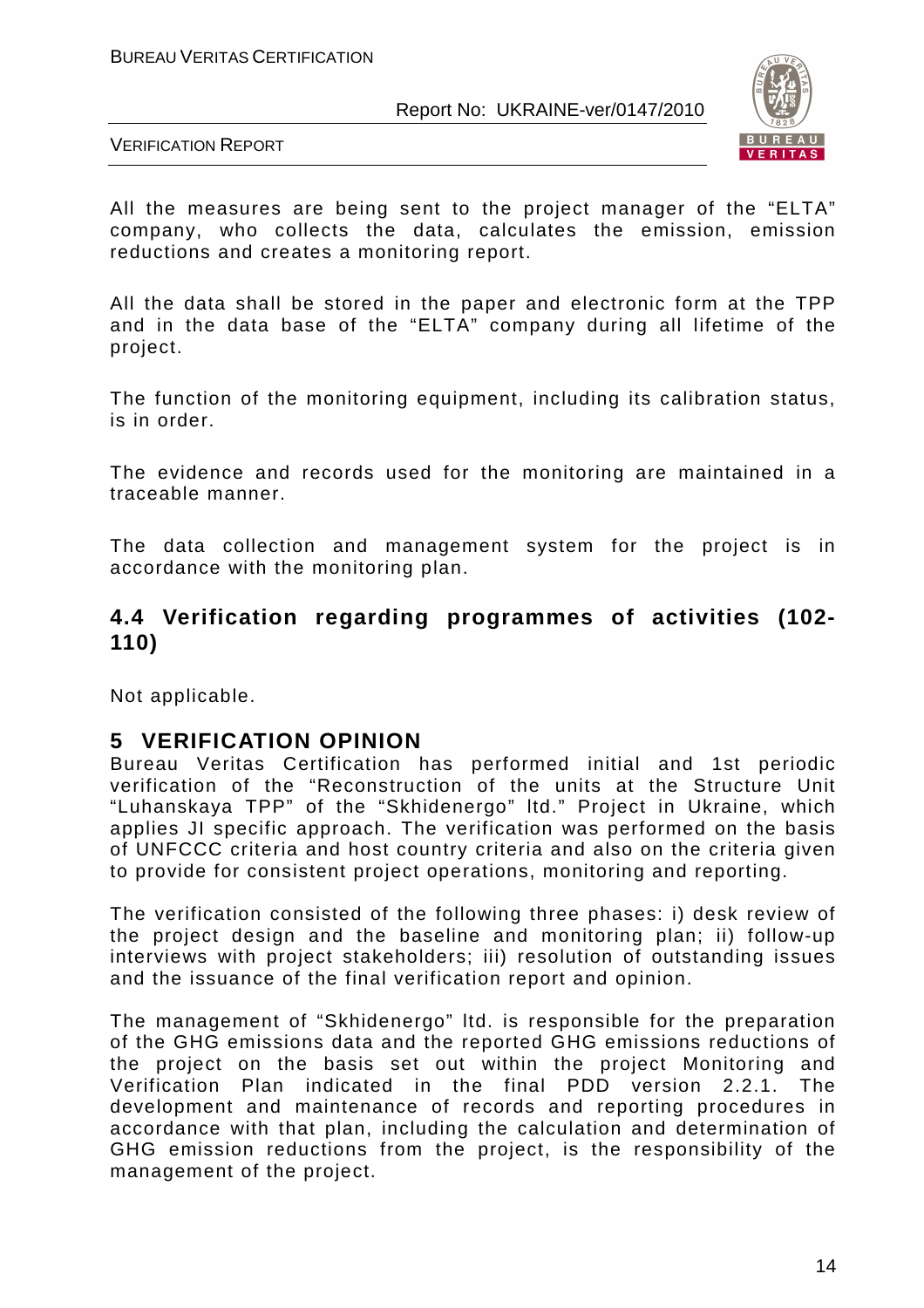

VERIFICATION REPORT

Bureau Veritas Certification confirms that the project is implemented according to determinated and registered project design documents. Installed equipment being essential for generating emission reduction runs reliably and is calibrated appropriately. The monitoring system is in place and the project is generating GHG emission reductions.

Bureau Veritas Certification can confirm that the GHG emission reduction is accurately calculated and is free of material errors, omissions, or misstatements. Our opinion relates to the project's GHG emissions and resulting GHG emissions reductions reported and related to the approved project baseline and monitoring, and its associated documents. Based on the information we have seen and evaluated, we confirm, with a reasonable level of assurance, the following statement:

Reporting period: From 01/01/2006 to 31/12/2006

| <b>Baseline emissions</b><br>Project emissions  | : 5 929 372 t CO <sub>2</sub> equivalents.<br>: 5 621 411 t CO <sub>2</sub> equivalents. |
|-------------------------------------------------|------------------------------------------------------------------------------------------|
| <b>Emission Reductions</b>                      | : 307 962 t CO <sub>2</sub> equivalents.                                                 |
| Reporting period: From 01/01/2007 to 31/12/2007 |                                                                                          |
| <b>Baseline emissions</b>                       | $: 6924403$ t $CO2$ equivalents.                                                         |
| Project emissions                               | : 6 535 004 t CO <sub>2</sub> equivalents.                                               |
| <b>Emission Reductions</b>                      | : 389 399 t CO <sub>2</sub> equivalents.                                                 |
| Reporting period: From 01/01/2008 to 31/12/2008 |                                                                                          |
| <b>Baseline emissions</b>                       | $: 7090254$ t $CO2$ equivalents.                                                         |
| Project emissions                               | : 6 708 742 t CO <sub>2</sub> equivalents.                                               |
| <b>Emission Reductions</b>                      | : 381 511 t CO <sub>2</sub> equivalents.                                                 |

| Reporting period: From 01/01/2009 to 31/12/2009 |                                  |
|-------------------------------------------------|----------------------------------|
| Baseline emissions                              | $: 6034519tCO2$ equivalents.     |
| Project emissions                               | $: 5767793$ t $CO2$ equivalents. |
| <b>Emission Reductions</b>                      | $: 266$ 726 t $CO2$ equivalents. |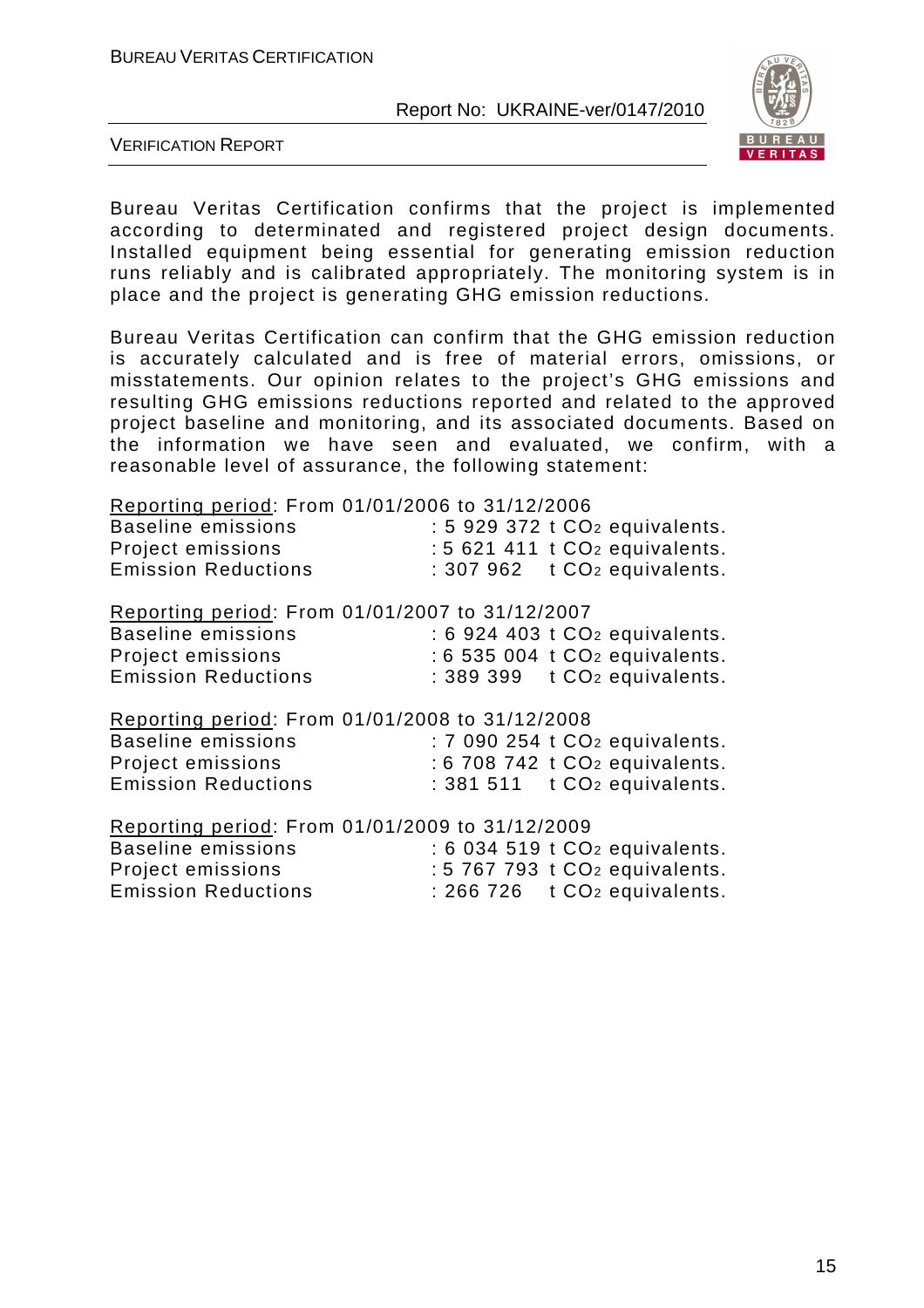

# **6 REFERENCES**

#### **Category 1 Documents:**

Documents provided by Type the name of the company that relate directly to the GHG components of the project.

- /1/ Monitoring Report for period 01/01/2006-31/12/2007 version 1.0, dated 25/08/2010
- /2/ Monitoring Report for period 01/01/2006-31/12/2007 version 1.2, dated 25/12/2010
- /3/ Monitoring Report for period 01/01/2008-31/12/2009 version 1.0, dated 25/08/2010
- /4/ Monitoring Report for period 01/01/2008-31/12/2009 version 1.2, dated 25/12/2010
- /5/ Project Design Document, version 2.2.1 dated 12/02/2010

/6/ A Letter of Approval for Joint Implementation Project "Reconstruction of the units at the Structure Unit "Luhanskaya TPP" of the "Skhidenergo" ltd." dated 03/12/2010 issued by Department of Energy and Climate Change of United Kingdom of Great Britain and Northern Ireland

- A Letter of Approval for Joint Implementation Project "Reconstruction of the
- /7/ units at the Structure Unit "Luhanskaya TPP" of the "Skhidenergo" ltd.", № 752/23/7 from 09.06.2010 issued by National Environmental Investment Agency of Ukraine.
- /8/ Emission reductions Calculation Excel Spreadsheet "monitoring Lu.xls" version 1 dated 25/08/2010

#### **Category 2 Documents:**

Background documents related to the design and/or methodologies employed in the design or other reference documents.

- 1. Acceptance-delivery statement of repaired pieces of equipment. ПВД-5,6,7
- 2. Acceptance-transfer statement #31-C of natural gas in accordance with supply contract number 10-15P from 31.05.2005. 31.03.2006
- 3. Acceptance-transfer statement of natural gas in accordance with contract #8P-15Pr for 01.01.2007. 31.03.2007
- 4. Accreditation certificate (chemical laboratory) №РЬ0212/2004. 23.12.2004-23.12.2007
- 5. Accreditation certificate (chemical laboratory) №РЬ286/2004. 25.12.2007-25.12.2010
- 6. Assessment (calibration, replacement) electric meters installed at Luhanskaya TPP. 02.10.2009. Removed –A1R-3-AL-C8-T, #01013455
- 7. Assessment (calibration, replacement) electric meters installed at Luhanskaya TPP. 10.05.2009. Removed - A1R-3-AL-C8-T, #01010690
- 8. Assessment (calibration, replacement) electric meters installed at Luhanskaya TPP. 22.09.2009. Removed –A1R-3-AL-C8-T, #01010700; A1R-3-AL-C8-T, #01010694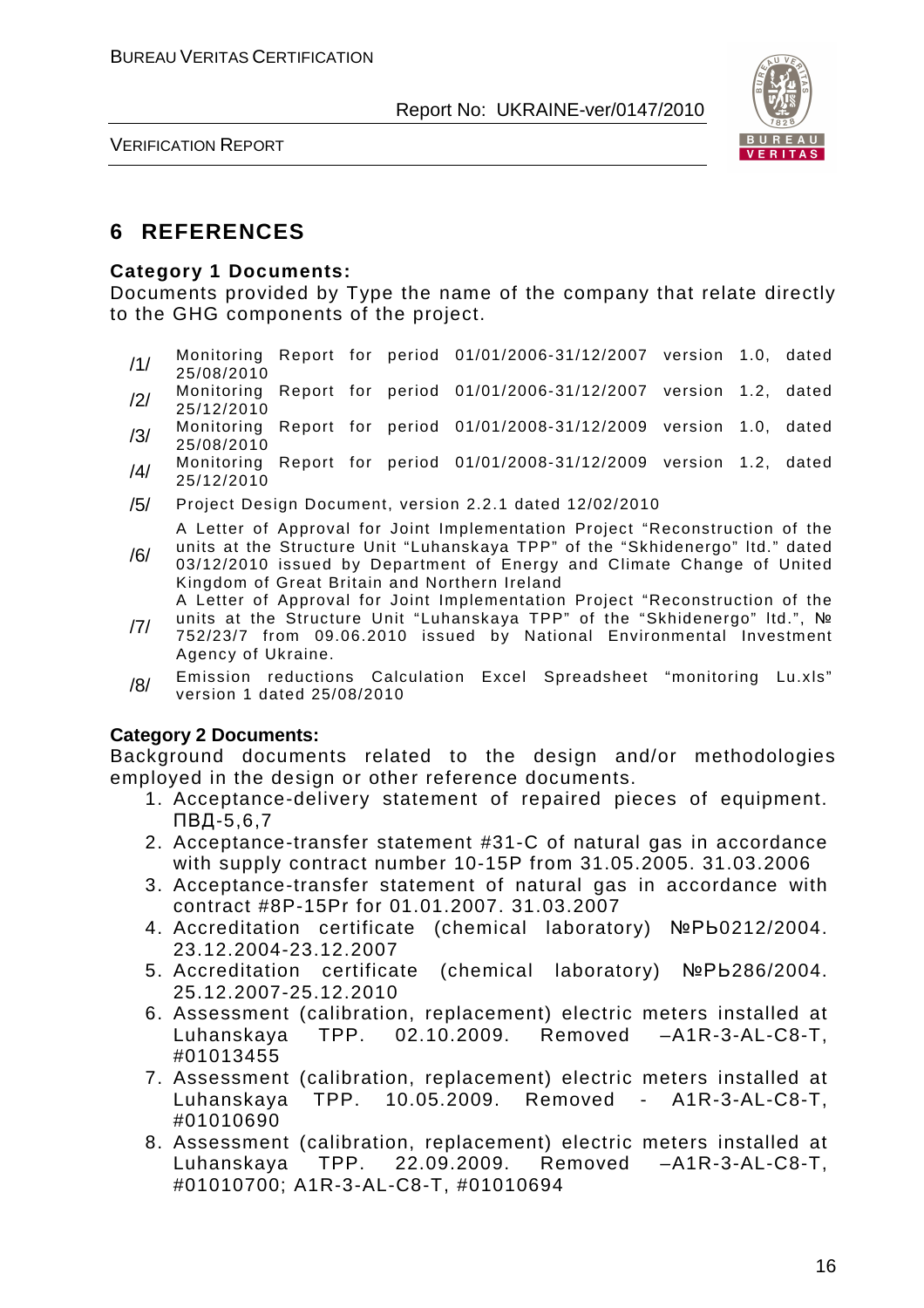

| 9. Assessment (calibration, replacement) electric meters installed at<br>Luhanskaya TPP. 30.09.2009. Removed -A1R-3-AL-C8-T,<br>#01010695  |
|--------------------------------------------------------------------------------------------------------------------------------------------|
| 10. Calculation of reporting technical and economic indices of<br>the thermal efficiency of power equipment. Guidance. GKD<br>34.09.103-96 |
| 11. Directions on the reduction of violation of environmental<br>legislation requirements #108 dated 11.09.2009                            |
| 12. Directions on the reduction of violation of environmental<br>legislation requirements #37 dated 30.04.2008                             |
| 13. Folder and list of documentation on capital repair TT-14<br>(25.03.2006-04.09.2006). Conclusions and protocols JIMiC                   |
| 14. Folder and list of documentation on capital repair TF-14<br>(25.03.2006-04.09.2006). Conclusions and protocols<br>ЛМіС.<br>Turbine.    |
| 15. Folder and list of statements on capital repair of boiler бл.9                                                                         |
| $(24.04.2007 - 23.11.2007)$<br>16. Folder and list of statements on capital repair TF-9                                                    |
| $(24.04.2007 - 23.11.2007)$<br>17. Folder and list of statements<br>on capital repair TF-9                                                 |
| (24.04.2007-23.11.2007). Continuance<br>18. Folder and list of statements on<br>бл.9<br>capital repair                                     |
| (24.04.2007-23.11.2007). Continuance<br>19. Folder and list of statements on capital repair<br>бл.9                                        |
| (24.04.2007-23.11.2007). Welding documentation.                                                                                            |
| 20. Folder and list of statements on capital repair бл.9<br>(24.04.2007-23.11.2007). JIMIC documentation.                                  |
| repair TF-14<br>21. Folder and list of statements on capital<br>$(25.03.2006 - 04.09.2006)$                                                |
| 22. Folder and list of statements on capital repair TT-14                                                                                  |
| (25.03.2006-04.09.2006). Part 1. Boiler.<br>23. Folder and list of statements on<br>capital repair TF-14                                   |
| (25.03.2006-04.09.2006). Part 2. Boiler.                                                                                                   |
| Folder and list of statements on operating repair of the unit<br>24.                                                                       |
| 14 TF (16.08.08-26.09.08)                                                                                                                  |
| Folder and list of statements on operating repair of the unit<br>25.<br>14 TF (2009)                                                       |
| 26. Folder and list of statements on operating repair of the unit 9                                                                        |
| turbine (28.10.08-14.11.08)                                                                                                                |
| Folder and list of statements on operating repair of the unit 9<br>27.                                                                     |
| TT (2009)<br>28.                                                                                                                           |
| Folder and list of statements on operating repair of unit 14<br>$(16.07.07 - 28.07.07)$                                                    |
| 29. Folder and list of statements on operating repair of TT-14                                                                             |
| $(16.08.08-26.09.08)$                                                                                                                      |
| 30. Folder and list of statements on operating repair бл.9<br>$(05.08.2006 - 05.09.2006)$                                                  |
|                                                                                                                                            |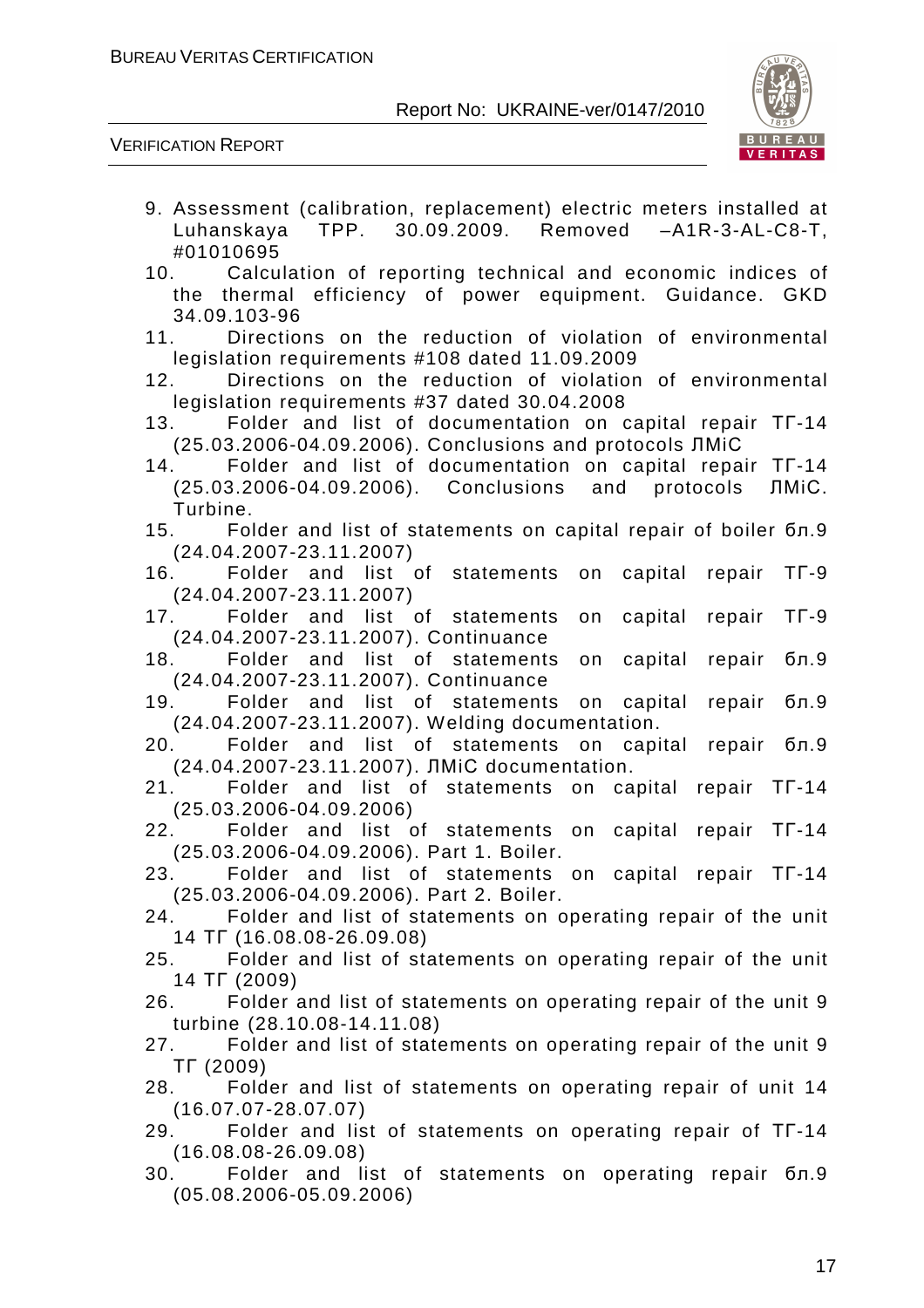



| 31.                                                              |    |             |       | Journal of monthly fuel calculations. Chemical Department of |        |
|------------------------------------------------------------------|----|-------------|-------|--------------------------------------------------------------|--------|
| Luhanskaya TPP                                                   |    |             |       |                                                              |        |
| 32.                                                              |    |             |       | List of coal scales used on Luhanskaya TPP for 2006          |        |
| 33. List of coal scales used on Luhanskaya TPP for 2007          |    |             |       |                                                              |        |
| 34. List of coal scales used on Luhanskaya TPP for 2008          |    |             |       |                                                              |        |
| 35. List of coal scales used on Luhanskaya TPP for 2009          |    |             |       |                                                              |        |
|                                                                  |    |             |       |                                                              |        |
| 36. List of electric meters commercial accounting connections    |    |             |       |                                                              |        |
| Luhanskaya TPP for 2006                                          |    |             |       |                                                              |        |
| 37.                                                              |    |             |       | List of electric meters commercial accounting connections    |        |
| Luhanskaya TPP for 2007                                          |    |             |       |                                                              |        |
| 38. List of electric meters commercial accounting connections    |    |             |       |                                                              |        |
| Luhanskaya TPP for 2008                                          |    |             |       |                                                              |        |
| 39. List of electric meters commercial accounting connections    |    |             |       |                                                              |        |
| Luhanskaya TPP for 2009                                          |    |             |       |                                                              |        |
| 40. List of report documentation on operating repair of the unit |    |             |       |                                                              |        |
| 14 boiler (03.08.09-28.08.09)                                    |    |             |       |                                                              |        |
| 41. List of statements on repair determination and acceptance of |    |             |       |                                                              |        |
| repaired equipment бл.9. 24.04.2007                              |    |             |       |                                                              |        |
| 42. Passport of electricity meter                                |    |             |       | A1R-3-0L-C4-T,                                               | serial |
| #01013146                                                        |    |             |       |                                                              |        |
| 43. Passport of                                                  |    | electricity | meter | $A1R-3-0L-C4-T,$                                             | serial |
| #01013147                                                        |    |             |       |                                                              |        |
| 44. Passport                                                     | of | electricity | meter | $A1R-3-0L-C4-T,$                                             | serial |
| #01013154                                                        |    |             |       |                                                              |        |
| 45. Passport                                                     | of | electricity | meter | $A1R-3-AL-CB-T$ ,                                            | serial |
| #01010685                                                        |    |             |       |                                                              |        |
| 46. Passport                                                     | οf | electricity | meter | $A1R-3-AL-CB-T$ ,                                            | serial |
| #01010687                                                        |    |             |       |                                                              |        |
|                                                                  |    |             |       |                                                              |        |
| 47. Passport                                                     | of | electricity | meter | $A1R-3-AL-CB-T,$                                             | serial |
| #01010688                                                        |    |             |       |                                                              |        |
| 48. Passport                                                     | of | electricity | meter | A1R-3-AL-C8-T,                                               | serial |
| #01010689                                                        |    |             |       |                                                              |        |
| 49. Passport                                                     | of | electricity | meter | $A1R-3-AL-CB-T$                                              | serial |
| #01010690                                                        |    |             |       |                                                              |        |
| 50. Passport                                                     | of | electricity | meter | $A1R-3-AL-CB-T$ ,                                            | serial |
| #01010691                                                        |    |             |       |                                                              |        |
| 51. Passport                                                     | of | electricity | meter | $A1R-3-AL-C8-T,$                                             | serial |
| #01010692                                                        |    |             |       |                                                              |        |
| 52.<br>Passport                                                  | οf | electricity | meter | $A1R-3-AL-CB-T$ ,                                            | serial |
| #01010693                                                        |    |             |       |                                                              |        |
| 53. Passport                                                     | οf | electricity | meter | $A1R-3-AL-C8-T,$                                             | serial |
| #01010694                                                        |    |             |       |                                                              |        |
| 54. Passport                                                     | οf | electricity | meter | $A1R-3-AL-CB-T,$                                             | serial |
| #01010695                                                        |    |             |       |                                                              |        |
|                                                                  | οf | electricity |       |                                                              |        |
| 55.<br>Passport                                                  |    |             | meter | $A1R-3-AL-CB-T$ ,                                            | serial |
| #01010696                                                        |    |             |       |                                                              |        |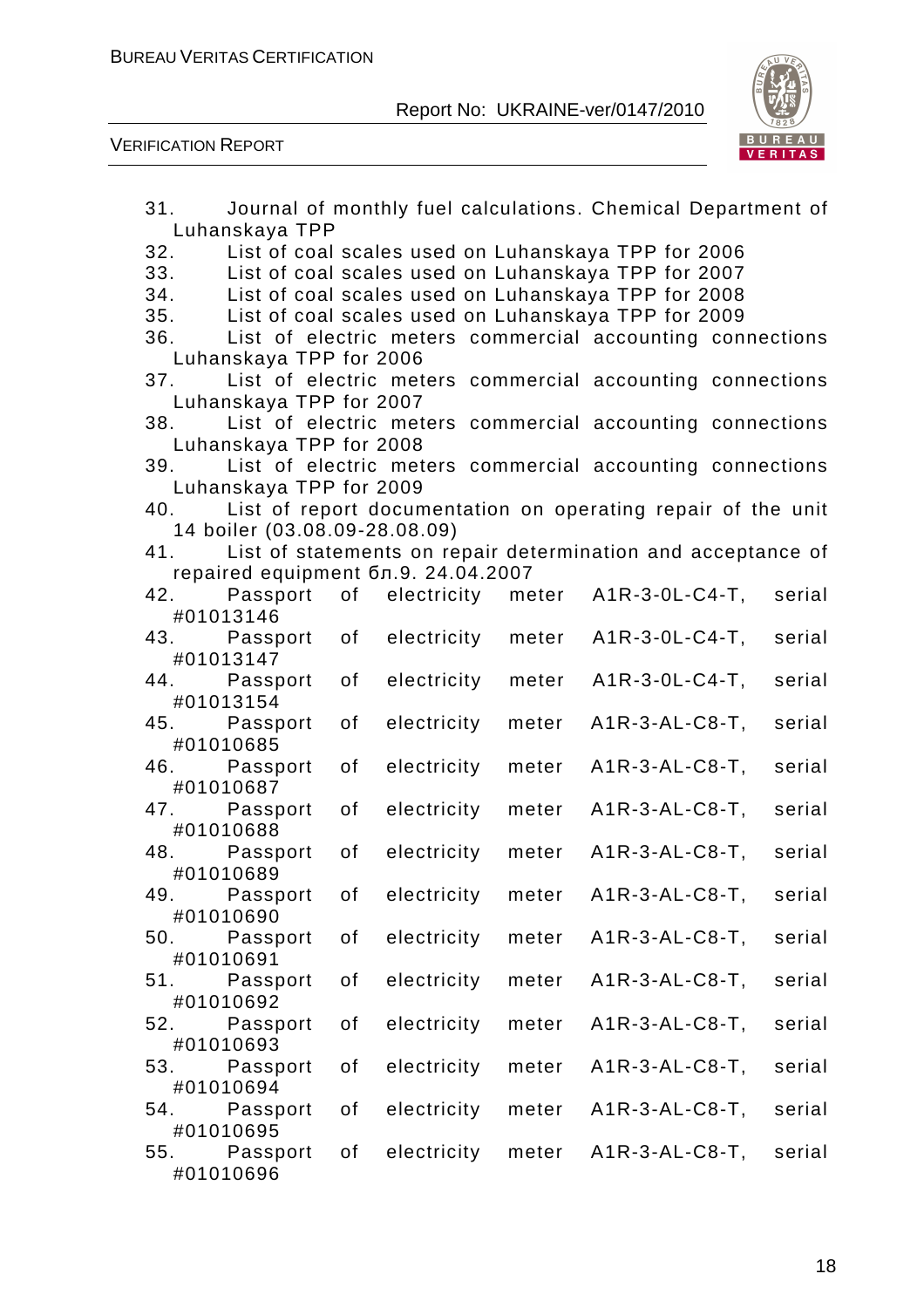

| 56.        | Passport<br>#01010699              | of | electricity | meter | $A1R-3-AL-C8-T$ ,                                                                                              | serial |
|------------|------------------------------------|----|-------------|-------|----------------------------------------------------------------------------------------------------------------|--------|
| 57.        | Passport<br>#01010700              | of | electricity | meter | $A1R-3-AL-C8-T,$                                                                                               | serial |
| 58.        | Passport                           | of | electricity | meter | $A1R-3-AL-C8-T$ ,                                                                                              | serial |
| 59.        | #01013455<br>Passport              | οf | electricity | meter | $A1R-3-AL-CB-T$ ,                                                                                              | serial |
|            | #01013457<br>60. Passport          | of | electricity | meter | $A1R-3-AL-CB-T$ ,                                                                                              | serial |
|            | #01013458<br>61. Passport          | of | electricity | meter | $A1R-3-AL-CB-T$ ,                                                                                              | serial |
| 62.        | #01013459<br>Passport<br>#01013459 | of | electricity | meter | $A1R-3-AL-CB-T$ ,                                                                                              | serial |
| 63.        | Passport<br>#01013460              | of | electricity | meter | $A1R-3-AL-C8-T,$                                                                                               | serial |
| 64.        |                                    |    |             |       | Passport of electricity meter Energy-9, serial #36044                                                          |        |
| 65.<br>66. |                                    |    |             |       | Passport of electricity meter Energy-9, serial #36045<br>Passport of electricity meter Energy-9, serial #36047 |        |
| 67.        |                                    |    |             |       | Passport of electricity meter Energy-9, serial #36092                                                          |        |
| 68.        |                                    |    |             |       | Passport of electricity meter Energy-9, serial #36093                                                          |        |
| 69.        |                                    |    |             |       | Passport of electricity meter Energy-9, serial #36094                                                          |        |
| 70.        |                                    |    |             |       | Passport of electricity meter Energy-9, serial #36095                                                          |        |
| 71.        |                                    |    |             |       | Passport of electricity meter Energy-9, serial #36096                                                          |        |
| 72.        |                                    |    |             |       | Passport of electricity meter Energy-9, serial #36097                                                          |        |
| 73.        |                                    |    |             |       | Passport of electricity meter Energy-9, serial #36098                                                          |        |
| 74.        |                                    |    |             |       | Passport of electricity meter EvroALFA, serial #01198717                                                       |        |
| 75.        |                                    |    |             |       | Passport of electricity meter EvroALFA, serial #01198718                                                       |        |
| 76.        |                                    |    |             |       | Passport of electricity meter EvroALFA, serial #01198719                                                       |        |
| 77.        |                                    |    |             |       | Passport of electricity meter EvroALFA, serial #01198720                                                       |        |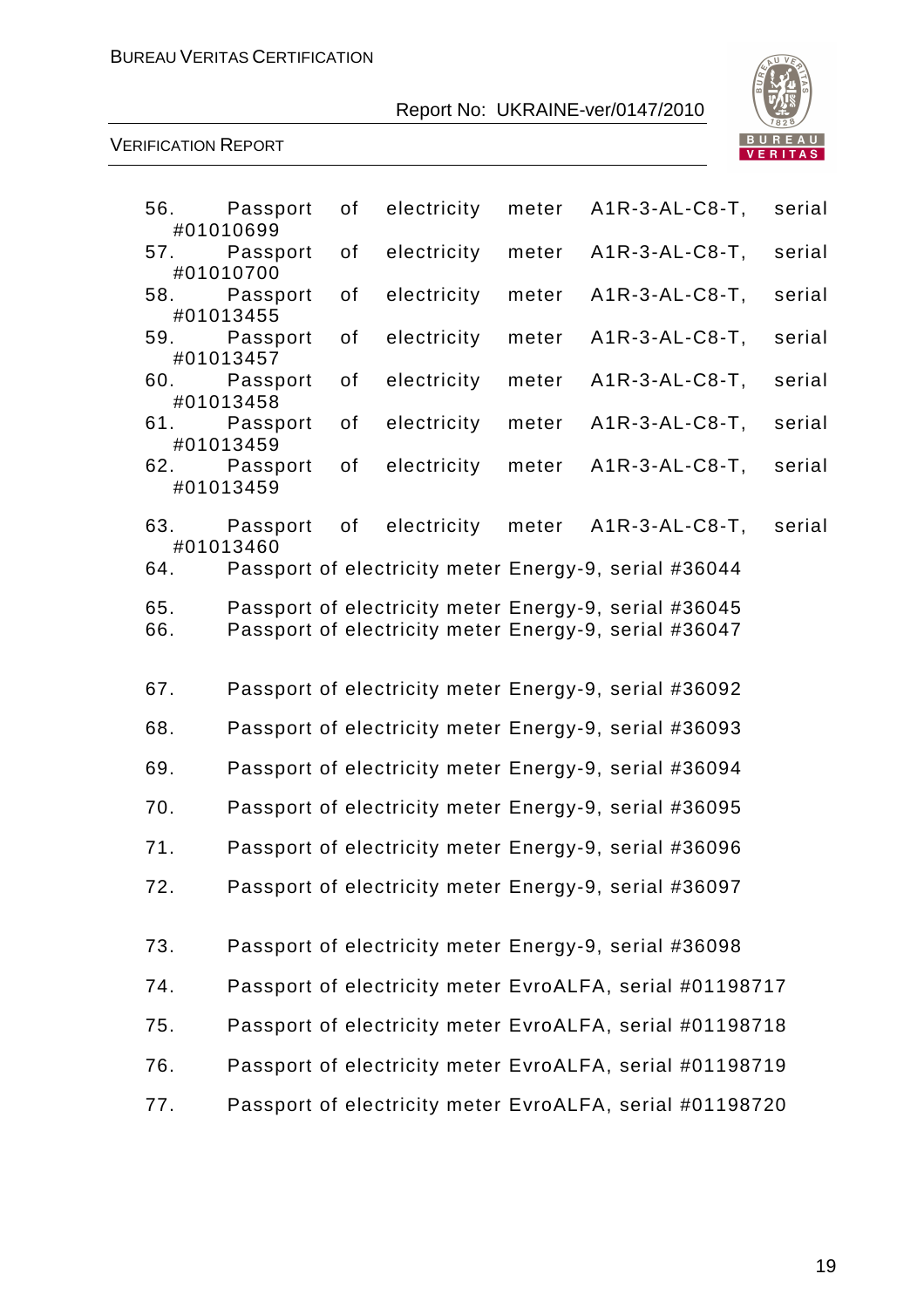

| 78.        | Passport of electricity meter EvroALFA, serial #01198721                                                             |
|------------|----------------------------------------------------------------------------------------------------------------------|
| 79.        | Passport of electricity meter EvroALFA, serial #01198723                                                             |
| 80.        | Passport of electricity meter EvroALFA, serial #01198725                                                             |
| 81.        | Passport of electricity meter EvroALFA, serial #01198727                                                             |
| 82.        | Passport of electricity meter EvroALFA, serial #01198729                                                             |
| 83.        | Passport of electricity meter EvroALFA, serial #01198730                                                             |
| 84.<br>85. | Passport of electricity meter EvroALFA, serial #01198733<br>Passport of electricity meter EvroALFA, serial #01198735 |
| 86.        | Passport of electricity meter EvroALFA, serial #01198736                                                             |
| 87.        | Passport of electricity meter EvroALFA, serial #01198738                                                             |
| 88.        | Passport of electricity meter EvroALFA, serial #01198739                                                             |
| 89.        | Passport of electricity meter EvroALFA, serial #01198740                                                             |
| 90.        | Passport of electricity meter EvroALFA, serial #01198741                                                             |
| 91.        | Passport of electricity meter EvroALFA, serial #01198743                                                             |
| 92.        | Passport of electricity meter EvroALFA, serial #01198744                                                             |
| 93.        | Passport of electricity meter EvroALFA, serial #01198745                                                             |
| 94.        | Passport of electricity meter EvroALFA, serial #01198748                                                             |
| 95.        | Passport of railroad scales PVM-002                                                                                  |
| 96.        | Passport of railroad scales VVET-75. TD-2. P SD TU 29.2-<br>19377931-001-2006                                        |
| 97.        | Passport of scales #432. 15-A transporter.                                                                           |

98. Passport of scales #435. 15-B transporter.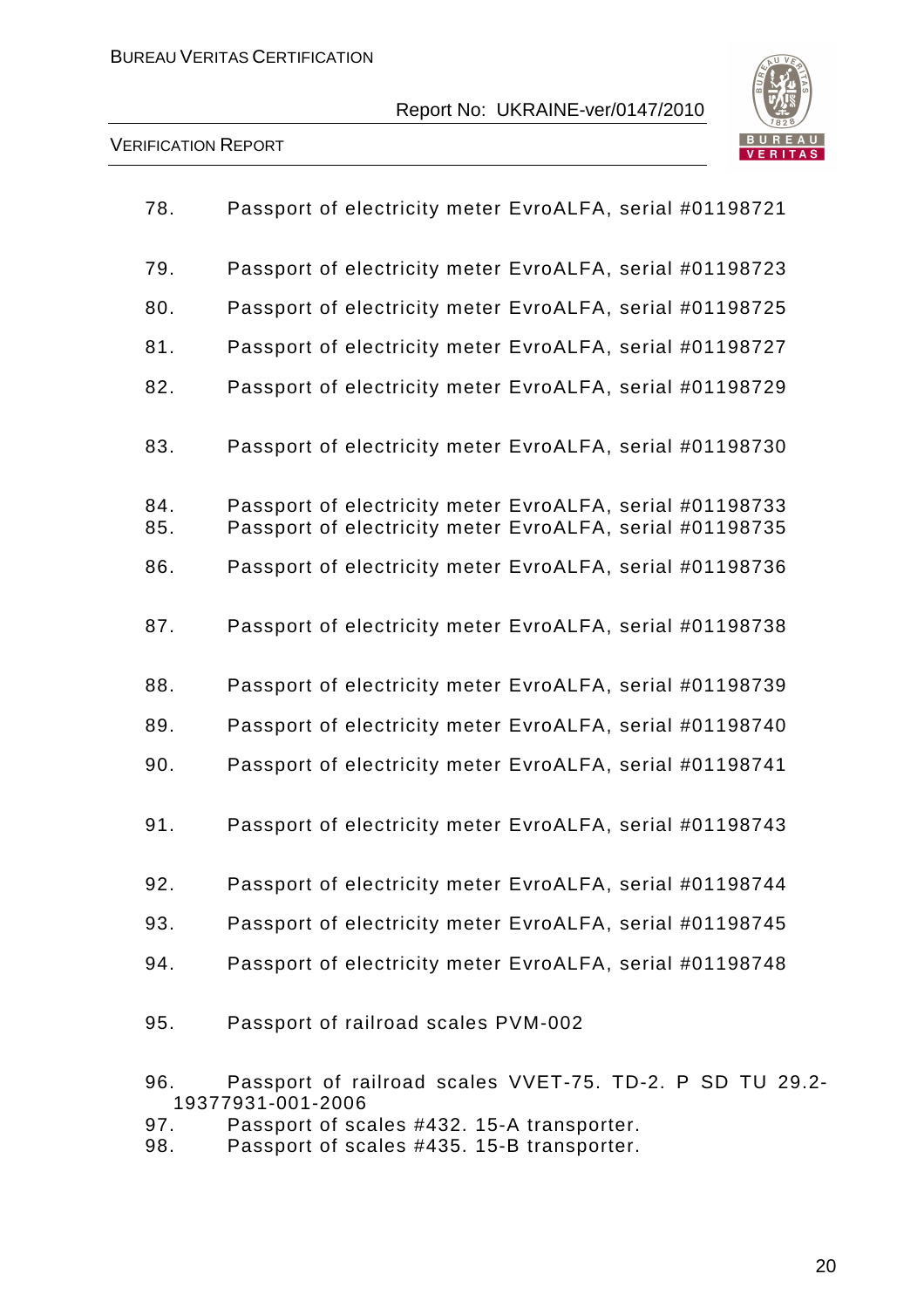

VERIFICATION REPORT

| 99.                  | Photo of electricity meter Actaris, serial #36043255                                                                                                                                                                                               |
|----------------------|----------------------------------------------------------------------------------------------------------------------------------------------------------------------------------------------------------------------------------------------------|
| 100.                 | Photo of electricity meter EvroALFA, serial #01198718                                                                                                                                                                                              |
| 101.<br>102.         | Photo of electricity meter EvroALFA, serial #01198719<br>Photo of electricity meter EvroALFA, serial #01198720                                                                                                                                     |
| 103.                 | Photo of electricity meter EvroALFA, serial #01198721                                                                                                                                                                                              |
| 104.                 | Photo of electricity meter EvroALFA, serial #01198723                                                                                                                                                                                              |
| 105.<br>106.         | Photo of electricity meter EvroALFA, serial #01198725<br>Photo of electricity meter EvroALFA, serial #01198727                                                                                                                                     |
| 107.                 | Photo of electricity meter EvroALFA, serial #01198729                                                                                                                                                                                              |
| 108.                 | Photo of electricity meter EvroALFA, serial #01198730                                                                                                                                                                                              |
| 109.<br>110.<br>111. | Photo of electricity meter EvroALFA, serial #01198735<br>Photo of electricity meter EvroALFA, serial #01198736<br>Photo of electricity meter EvroALFA, serial #01198738                                                                            |
| 112.                 | Photo of electricity meter EvroALFA, serial #01198739                                                                                                                                                                                              |
| 113.                 | Photo of electricity meter EvroALFA, serial #01198740                                                                                                                                                                                              |
| 114.                 | Photo of electricity meter EvroALFA, serial #01198741                                                                                                                                                                                              |
| 115.                 | Photo of electricity meter EvroALFA, serial #01198743                                                                                                                                                                                              |
| 116.                 | Photo of electricity meter EvroALFA, serial #01198744                                                                                                                                                                                              |
| 117.<br>118.<br>119. | Photo of electricity meter EvroALFA, serial #01198745<br>Photo of electricity meter EvroALFA, serial #01198746<br>Photo of electricity meter EvroALFA, serial #01198748                                                                            |
| 120.<br>121.<br>122. | Report documentation on operating repair of the unit 14<br>boiler (16.08.08-27.09.08)<br>Report documentation on operating repair of the unit 9 boiler<br>$(13.04.09 - 14.05.09)$<br>Report documentation on operating repair of the unit 9 boiler |
|                      | $(28.10.08 - 14.11.08)$                                                                                                                                                                                                                            |

123. Report on atmospheric air protection for 2006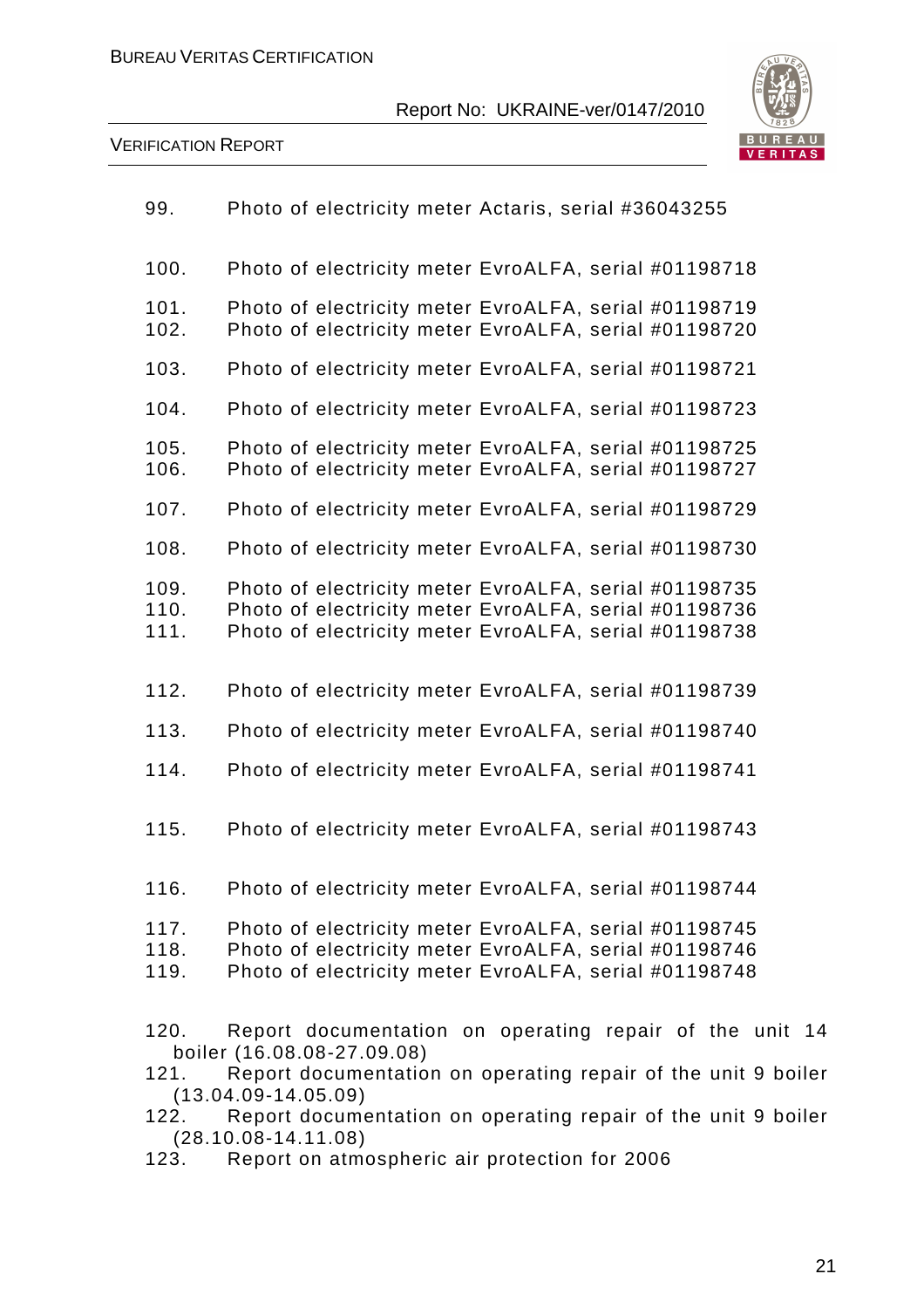



| 124.                 | Report on atmospheric air protection for 2007                                                                                                                                                                                                                                                           |
|----------------------|---------------------------------------------------------------------------------------------------------------------------------------------------------------------------------------------------------------------------------------------------------------------------------------------------------|
| 125.                 | Report on atmospheric air protection for 2008                                                                                                                                                                                                                                                           |
| 126.<br>127.<br>128. | Report on atmospheric air protection for 2009<br>Statement of movement and fuel balances for March 2006<br>Statement of movement and fuel balances for March 2007                                                                                                                                       |
| 129.<br>130.         | Statement of movement and fuel balances for March 2008<br>Statement of movement and fuel balances for March 2009                                                                                                                                                                                        |
|                      | 131. Statement on (calibration, replacement) electric meters<br>installed at Luhanskaya TPP. 15.09.2009. Removed -A1R-3-AL-<br>C8-T, #01010685; A1R-3-AL-C8-T, #01010696<br>132. Statement on (calibration, replacement) electric meters<br>installed at Luhanskaya TPP. 17.09.2009. Removed -A1R-3-AL- |
|                      | C8-T, #01010687; A1R-3-AL-C8-T, #01010689<br>133. Statement on (calibration, replacement) electric meters<br>installed at Luhanskaya TPP. 18.09.2009. Removed -A1R-3-AL-<br>C8-T. #01010692                                                                                                             |
|                      | 134. Statement on (calibration, replacement) electric meters<br>installed at Luhanskaya TPP. 18.09.2009. Removed -A1R-3-AL-<br>C8-T, #01013457; A1R-3-AL-C8-T, #01010688                                                                                                                                |
|                      | 135. Statement on (calibration, replacement) electric meters<br>installed at Luhanskaya TPP. 21.10.2009. Removed -A1R-3-AL-<br>C8-T, #01010691                                                                                                                                                          |
|                      | 136. Statement on performed works of capital repair ЦВД, ЦСД ТГ<br>st. Nº9 by Concern "VUESP" at 2007                                                                                                                                                                                                   |
|                      | (replacement)<br>137. Statement on technical verification<br>of<br>calculated electric meters 12 October 2009                                                                                                                                                                                           |
|                      | 138. Statement on technical verification<br>(replacement)<br>of<br>calculated electric meters 13 October 2009                                                                                                                                                                                           |
|                      | 139. Statement on technical verification (replacement) of<br>calculated electric meters 14 October 2009                                                                                                                                                                                                 |
|                      | technical verification<br>(replacement)<br>Statement<br>on<br>0f<br>calculated electric meters 15 October 2009                                                                                                                                                                                          |
| 141.                 | Statement on the verification<br>with<br>of compliance<br>environmental legislation 20.09.2006-01.12.2006                                                                                                                                                                                               |
| 142.                 | Statement on the verification<br>compliance<br>with<br>of<br>TPP"<br>environmental legislation at the Structure Unit "Luhanskaya<br>of the "Skhidenergo" Itd. 07.04.2008-25.04.2008                                                                                                                     |
| 143.                 | with<br>on the<br>verification<br>compliance<br>Statement<br>of<br>environmental legislation at the Structure Unit "Luhanskaya<br>TPP"<br>of the "Skhidenergo" Itd. 17.08.2009-07.09.2009                                                                                                               |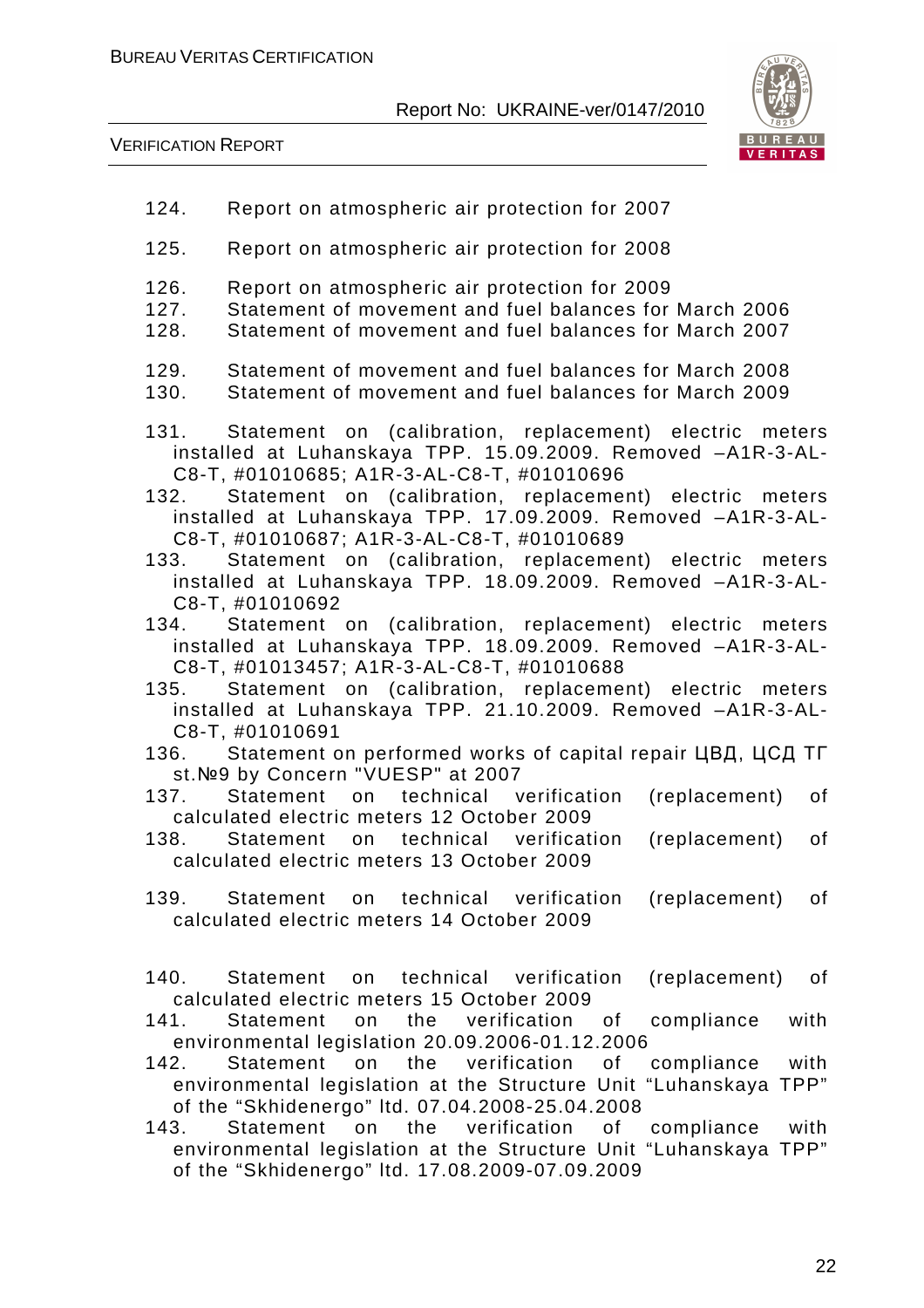

VERIFICATION REPORT

|            | 144. Technical statement on the actual consumption of natural gas<br>from SE "Gas - Ukraine" NSC "Naftogaz - Ukraine" resources. |           |     |            |
|------------|----------------------------------------------------------------------------------------------------------------------------------|-----------|-----|------------|
| 31.03.2008 |                                                                                                                                  |           |     |            |
| 145.       | Techno-economic performance                                                                                                      | equipment | for | <b>TPP</b> |
|            | Luhanskaya 01.2006-12.2006. Form 3-tech                                                                                          |           |     |            |
| 146.       | Techno-economic performance equipment                                                                                            |           | for | <b>TPP</b> |
|            | Luhanskaya 01.2007-12.2007. Form 3-tech                                                                                          |           |     |            |
| 147.       | Techno-economic performance                                                                                                      | equipment | for | <b>TPP</b> |
|            | Luhanskaya 01.2008-12.2008. Form 3-tech                                                                                          |           |     |            |
|            |                                                                                                                                  |           |     |            |
|            | 148. Techno-economic performance                                                                                                 | equipment | for | <b>TPP</b> |
|            | Luhanskaya 01.2009-12.2009. Form 3-tech                                                                                          |           |     |            |
|            | Techno-economic performance                                                                                                      | equipment | for | <b>TPP</b> |
|            | Luhanskaya 03.2006-03.2006. Form 3-tech                                                                                          |           |     |            |
| 150.       | Techno-economic performance                                                                                                      | equipment | for | <b>TPP</b> |
|            | Luhanskaya 03.2007-03.2007. Form 3-tech                                                                                          |           |     |            |
| 151.       | Techno-economic performance                                                                                                      | equipment | for | <b>TPP</b> |
|            | Luhanskaya 03.2008-03.2008. Form 3-tech                                                                                          |           |     |            |
|            |                                                                                                                                  |           |     |            |
|            | 152. Techno-economic performance equipment                                                                                       |           | for | <b>TPP</b> |
|            | Luhanskaya 03.2009-03.2009. Form 3-tech                                                                                          |           |     |            |

#### **Persons interviewed:**

List persons interviewed during the verification or persons that contributed with other information that are not included in the documents listed above.

- /1/ Roman Taranyuk-Deputy Chief of boiler-turbine Department
- /2/ Alexander Maslov Chief PTO
- /3/ Victor Malygin Chief Engineer
- /4/ Oleg Mozhenets Lead Engineer of electrical Department
- /5/ Elena Ageenkova Chief of chemical laboratory
- /6/ Natalia Lomakina Lead specialist of Ecology Department
- /7/ Maxim Rogovoy Deputy Director of JSC ELTA

o0o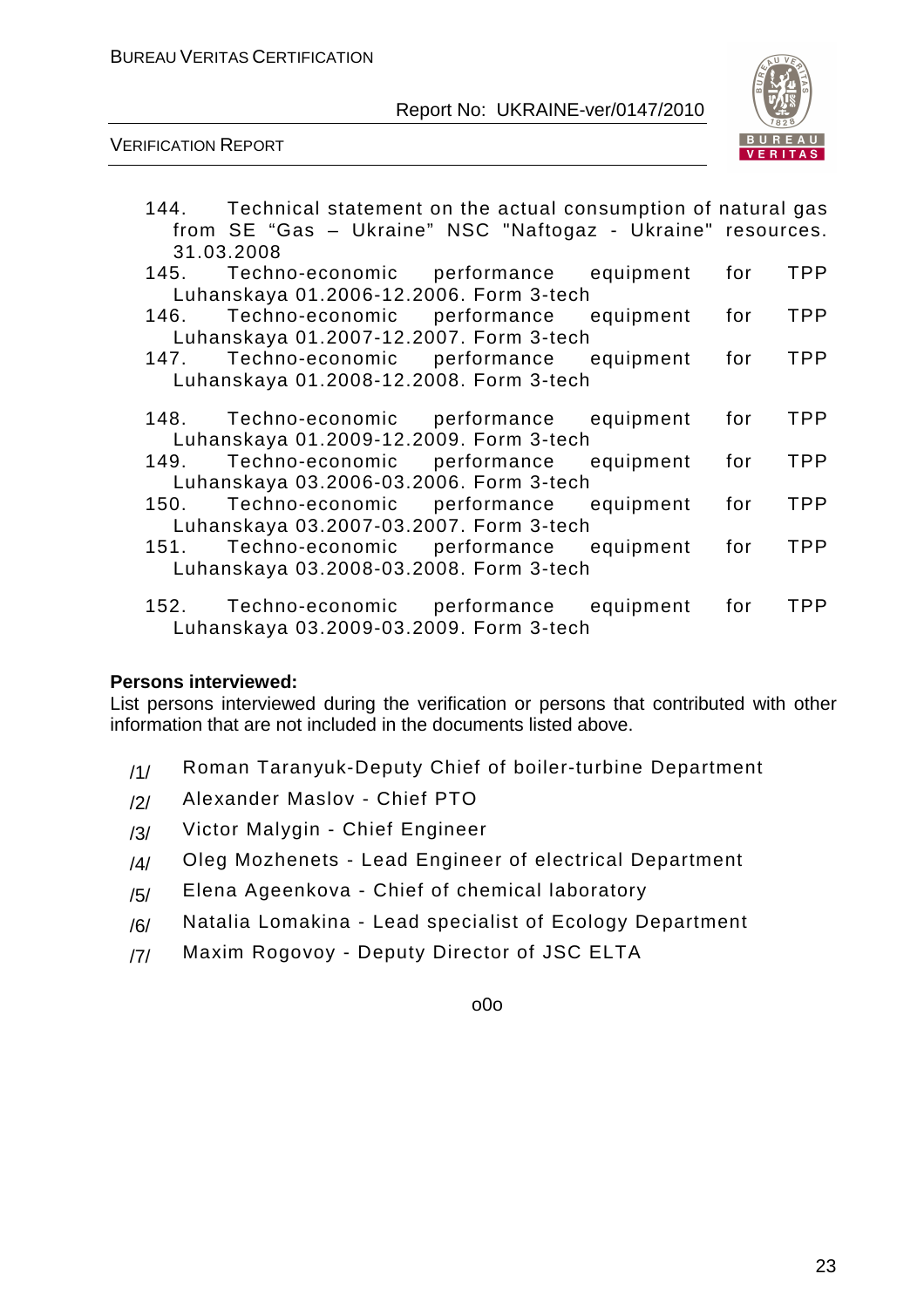

#### VERIFICATION REPORT

# APPENDIX A: COMPANY PROJECT VERIFICATION PROTOCOL

#### **BUREAU VERITAS CERTIFICATION HOLDING SAS**

#### **VERIFICATION PROTOCOL**

**Check list for verification, according to the JOINT IMPLEMENTATION DETERMINATION AND VERIFICATION MANUAL (Version 01)** 

| <b>DVM</b><br><b>Paragraph</b> | <b>Check Item</b>                                                                                                                                                                                                                                                                                                                      | Initial finding                                                                                                                                                                                                                                             | <b>Action requested to</b><br>project<br>participants | <b>Review of project</b><br><b>Participants'</b><br>action | <b>Conclusion</b> |
|--------------------------------|----------------------------------------------------------------------------------------------------------------------------------------------------------------------------------------------------------------------------------------------------------------------------------------------------------------------------------------|-------------------------------------------------------------------------------------------------------------------------------------------------------------------------------------------------------------------------------------------------------------|-------------------------------------------------------|------------------------------------------------------------|-------------------|
|                                | <b>Project approvals by Parties involved</b>                                                                                                                                                                                                                                                                                           |                                                                                                                                                                                                                                                             |                                                       |                                                            |                   |
| 90                             | Has the NFPs of at least one Party $ A $<br>involved, other than the host Party,<br>issued a written project approval when   Implementation<br>submitting the first verification report to Project<br>secretariat for publication in "Reconstruction of<br>the<br>accordance with paragraph 38 of the JI<br>guidelines, at the latest? | оf<br>Letter<br>Approval for Joint<br>the units at the<br>Unit<br><b>Structure</b><br>"Luhanskaya TPP"<br>the<br>οf<br>"Skhidenergo" Itd."<br>No.752/23/7 dated<br>09/06/2010 issued<br>National<br>by<br>Environmental<br>Investment<br>Agency of Ukraine. | N/a                                                   | N/a                                                        | OK                |
| 91                             | Are all the written project approvals by                                                                                                                                                                                                                                                                                               | Yes, all the written                                                                                                                                                                                                                                        | N/a                                                   | N/a                                                        | OK                |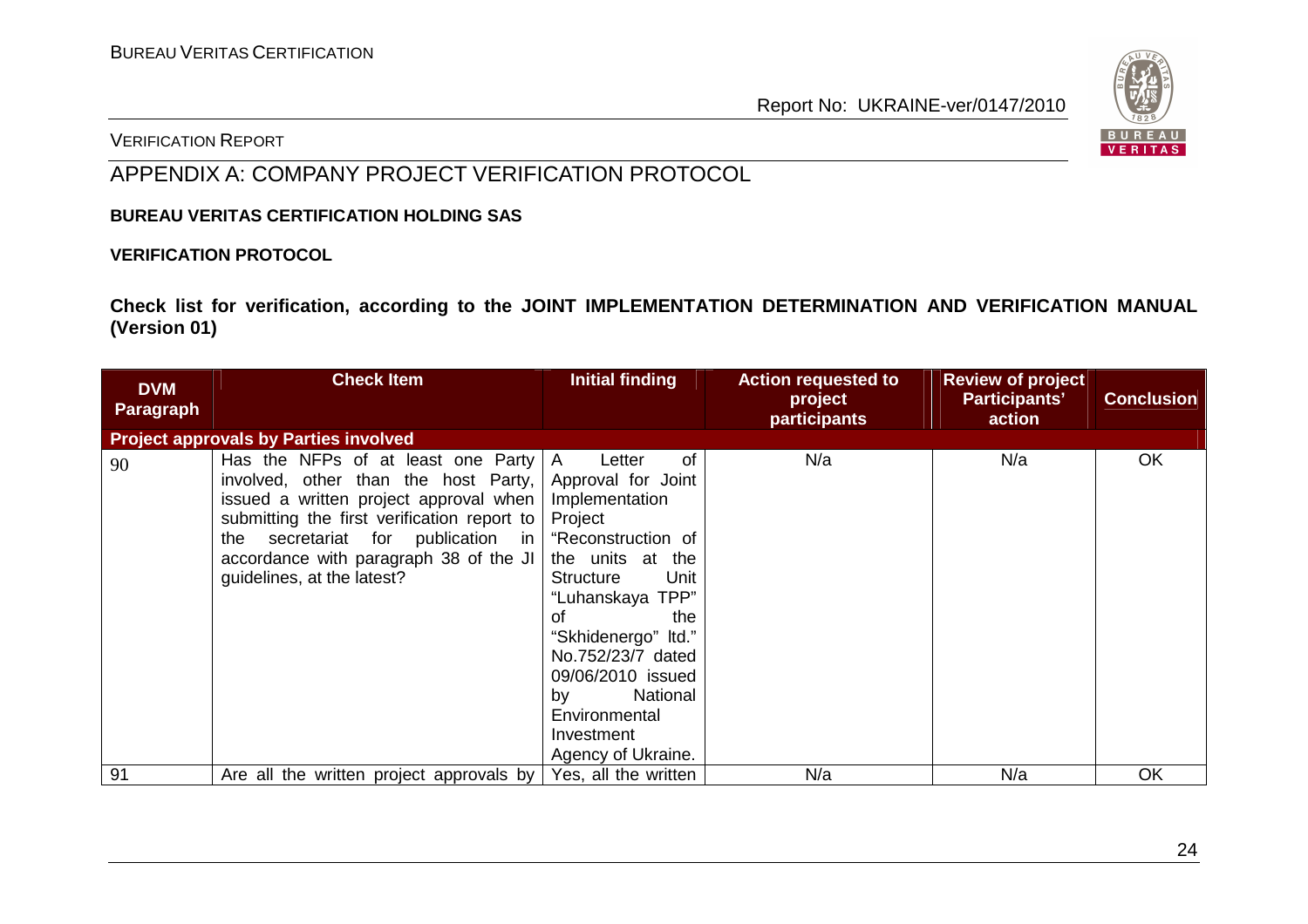

| <b>VERIFICATION REPORT</b>     |                                                                                                                                                                                              |                                                                                                                                                                                                                                                                            |                                                                                                                                                                                                                                                                                                                                                                                                                                                                                                                                                                                                                                                                                                                                              |                                                     | BUREAU<br>VERITAS |
|--------------------------------|----------------------------------------------------------------------------------------------------------------------------------------------------------------------------------------------|----------------------------------------------------------------------------------------------------------------------------------------------------------------------------------------------------------------------------------------------------------------------------|----------------------------------------------------------------------------------------------------------------------------------------------------------------------------------------------------------------------------------------------------------------------------------------------------------------------------------------------------------------------------------------------------------------------------------------------------------------------------------------------------------------------------------------------------------------------------------------------------------------------------------------------------------------------------------------------------------------------------------------------|-----------------------------------------------------|-------------------|
| <b>DVM</b><br><b>Paragraph</b> | <b>Check Item</b>                                                                                                                                                                            | <b>Initial finding</b>                                                                                                                                                                                                                                                     | <b>Action requested to</b><br>project<br>participants                                                                                                                                                                                                                                                                                                                                                                                                                                                                                                                                                                                                                                                                                        | <b>Review of project</b><br>Participants'<br>action | <b>Conclusion</b> |
|                                | Parties involved unconditional?                                                                                                                                                              | project approvals<br>by Parties involved<br>are unconditional.                                                                                                                                                                                                             |                                                                                                                                                                                                                                                                                                                                                                                                                                                                                                                                                                                                                                                                                                                                              |                                                     |                   |
| <b>Project implementation</b>  |                                                                                                                                                                                              |                                                                                                                                                                                                                                                                            |                                                                                                                                                                                                                                                                                                                                                                                                                                                                                                                                                                                                                                                                                                                                              |                                                     |                   |
| 92                             | Has the project been implemented in $\vert$<br>accordance with the PDD regarding<br>which the<br>determination has been<br>deemed final and is so listed on the<br><b>UNFCCC JI website?</b> | project activity that<br>mentioned in MR's<br>included<br>to<br>permanent repair,<br>mid-life repair or<br>capital<br>repair.<br>These repairs are<br>common practise<br>in.<br>power  <br>generation<br>industry and can't<br>included<br>be<br>to l<br>proposed project. | CAR1: The most   CAR1 - In the Baseline<br>Scenario (2003-2005) there<br>also<br>permanent<br>were<br>repairs, mid-life repairs and<br>capital repairs, but the SFR<br>in those years did not get<br>better. The volume of the<br>measures implemented in<br>the Project Scenario during<br>the permanent repair, mid-<br>life repair or capital repair is<br>much wider then in the<br>Baseline Scenario. All the<br>measures, that should be<br>included in the repair<br>program as the common<br>practice described in the<br>GKD 34.20.661-2003 "The<br>rules for the servicing and<br>repairs of the equipment,<br>buildings and constructions<br>of the Power Plants and the<br>Networks" Approved by the<br>Ministry of the Fuel and | The<br>issue<br>is<br>closed.                       | OK                |

25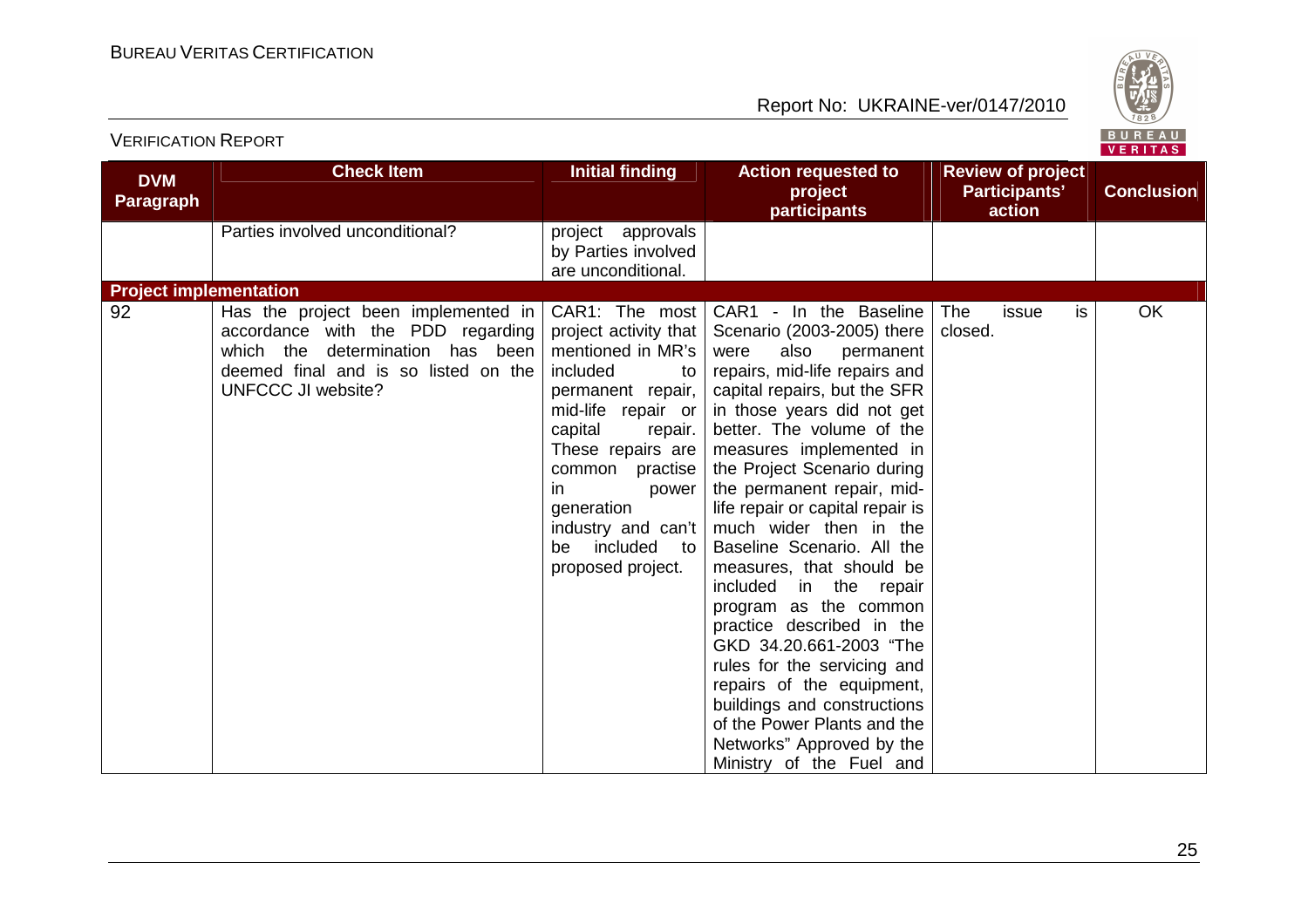

|                                |                                                                                 |                                                                                                                                                                       |                                                                                                                                                                                                                                                                                                                                                                                                                                                                          |                                                            | VERIIAS.          |
|--------------------------------|---------------------------------------------------------------------------------|-----------------------------------------------------------------------------------------------------------------------------------------------------------------------|--------------------------------------------------------------------------------------------------------------------------------------------------------------------------------------------------------------------------------------------------------------------------------------------------------------------------------------------------------------------------------------------------------------------------------------------------------------------------|------------------------------------------------------------|-------------------|
| <b>DVM</b><br><b>Paragraph</b> | <b>Check Item</b>                                                               | <b>Initial finding</b>                                                                                                                                                | <b>Action requested to</b><br>project<br>participants                                                                                                                                                                                                                                                                                                                                                                                                                    | <b>Review of project</b><br><b>Participants'</b><br>action | <b>Conclusion</b> |
|                                |                                                                                 | CL1: Please clarify<br>why amount<br>of l<br>emission<br>reductions in 2008<br>lower then in 2007.                                                                    | Energy of Ukraine in 2004.<br><b>The</b><br>measures<br>implemented in the Project<br>Scenario are beyond these<br>obligatory volume<br>(the<br>description is provided in<br>the separate Excel tables<br>available to the AIE).<br>$CL1 - The amount of the$<br>ER's in 2009 is lower then<br>in 2008 mainly because of<br>electricity<br>the<br>supply<br>difference. In 2009 it is<br>lower then in 2008, so the<br>amount of the emissio and<br>ER's is also lower. | <b>The</b><br>issue<br>is<br>closed.                       | OK                |
| 93                             | What is the status of operation of the<br>project during the monitoring period? | Project has been<br>operational for the<br>whole monitoring<br>period, which<br>is<br>01.01.2006<br>31.12.2007<br>and<br>01.01.2008<br>31.12.2009.<br>FAR1:<br>Please | N/a                                                                                                                                                                                                                                                                                                                                                                                                                                                                      | N/a                                                        | OK                |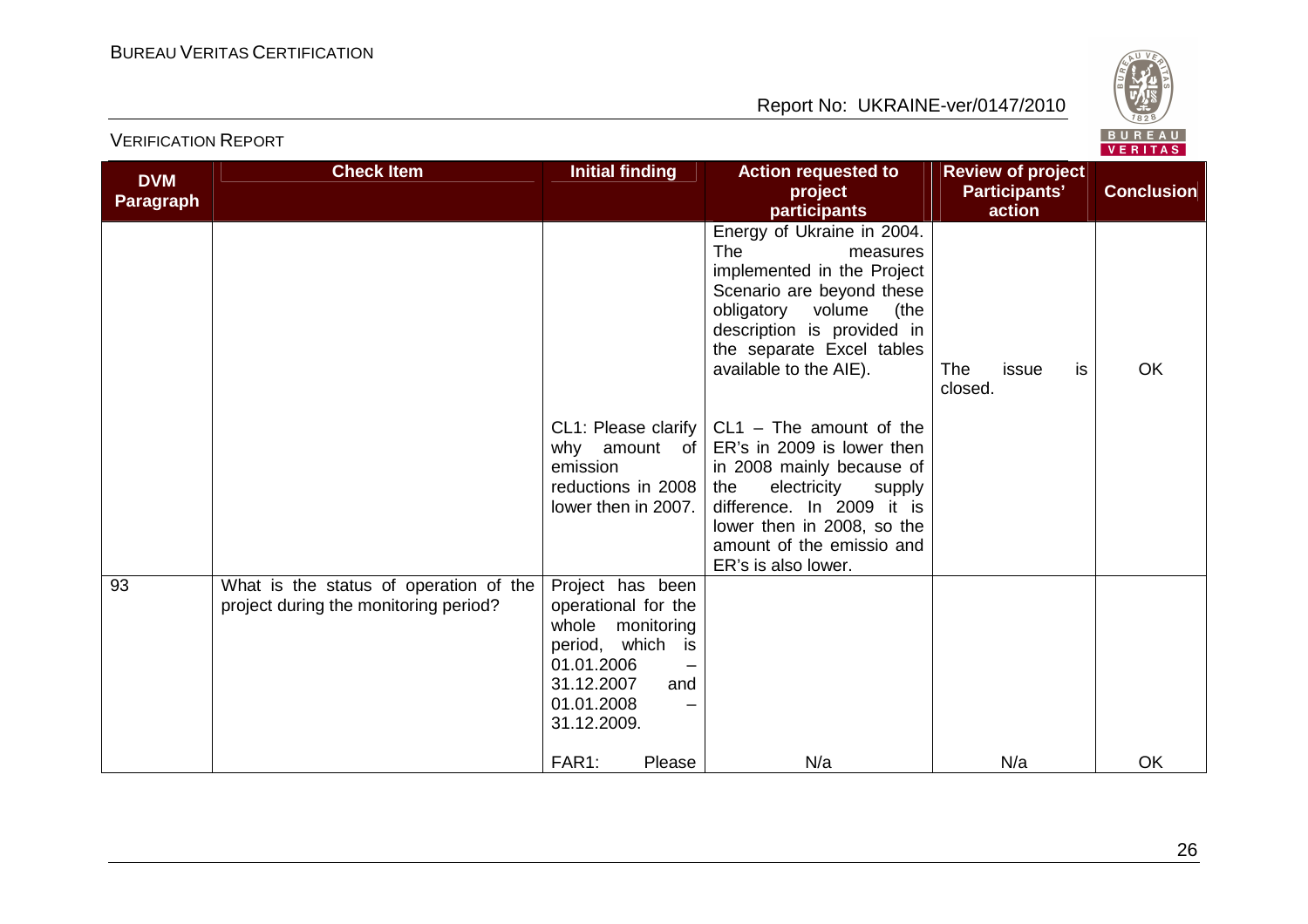

| <b>DVM</b><br><b>Paragraph</b> | <b>Check Item</b>                                                                                               | <b>Initial finding</b>                                                                                                                | <b>Action requested to</b><br>project<br>participants                                                                                                                                                                                                                                                                                                                                                                                                                                                                                                                                         | <b>Review of project</b><br>Participants'<br>action | <b>Conclusion</b> |
|--------------------------------|-----------------------------------------------------------------------------------------------------------------|---------------------------------------------------------------------------------------------------------------------------------------|-----------------------------------------------------------------------------------------------------------------------------------------------------------------------------------------------------------------------------------------------------------------------------------------------------------------------------------------------------------------------------------------------------------------------------------------------------------------------------------------------------------------------------------------------------------------------------------------------|-----------------------------------------------------|-------------------|
|                                |                                                                                                                 | photograph every<br>stages of<br>unit<br>reconstruction.                                                                              |                                                                                                                                                                                                                                                                                                                                                                                                                                                                                                                                                                                               |                                                     |                   |
|                                |                                                                                                                 | CAR2:<br>Please<br>clarify<br>deviations<br>between PDD and<br>MR's<br>emission<br>reductions<br>and<br>what<br>it<br>are<br>reasons. | $CAR2$ – The deviations<br>between PDD and MR's<br>appeared<br>the<br>because<br>calculations in the PDD<br>made using<br>the<br>were<br>average annual data. In the<br>MR's<br>the<br>monthly<br>calculations were used.<br>Besides, the calculations of<br>the 2009 ER's in the PDD<br>made<br>were<br>using a<br>predictable<br>data.<br>The<br>financial crisis corrected<br>those plans<br>and<br>the<br>electricity<br>supply<br>was<br>2009.<br>lowered<br>in.<br>Consequently, the volume<br>of the ER's was also<br>as far as it<br>lowered<br>depends on the electricity<br>supply. | <b>The</b><br>is<br>issue<br>closed.                | OK                |
|                                | <b>Compliance with monitoring plan</b>                                                                          |                                                                                                                                       |                                                                                                                                                                                                                                                                                                                                                                                                                                                                                                                                                                                               |                                                     |                   |
| 94                             | Did the monitoring occur in accordance   FAR2:<br>with the monitoring plan included in the   make sure that all | Please                                                                                                                                | N/a                                                                                                                                                                                                                                                                                                                                                                                                                                                                                                                                                                                           | N/a                                                 | OK                |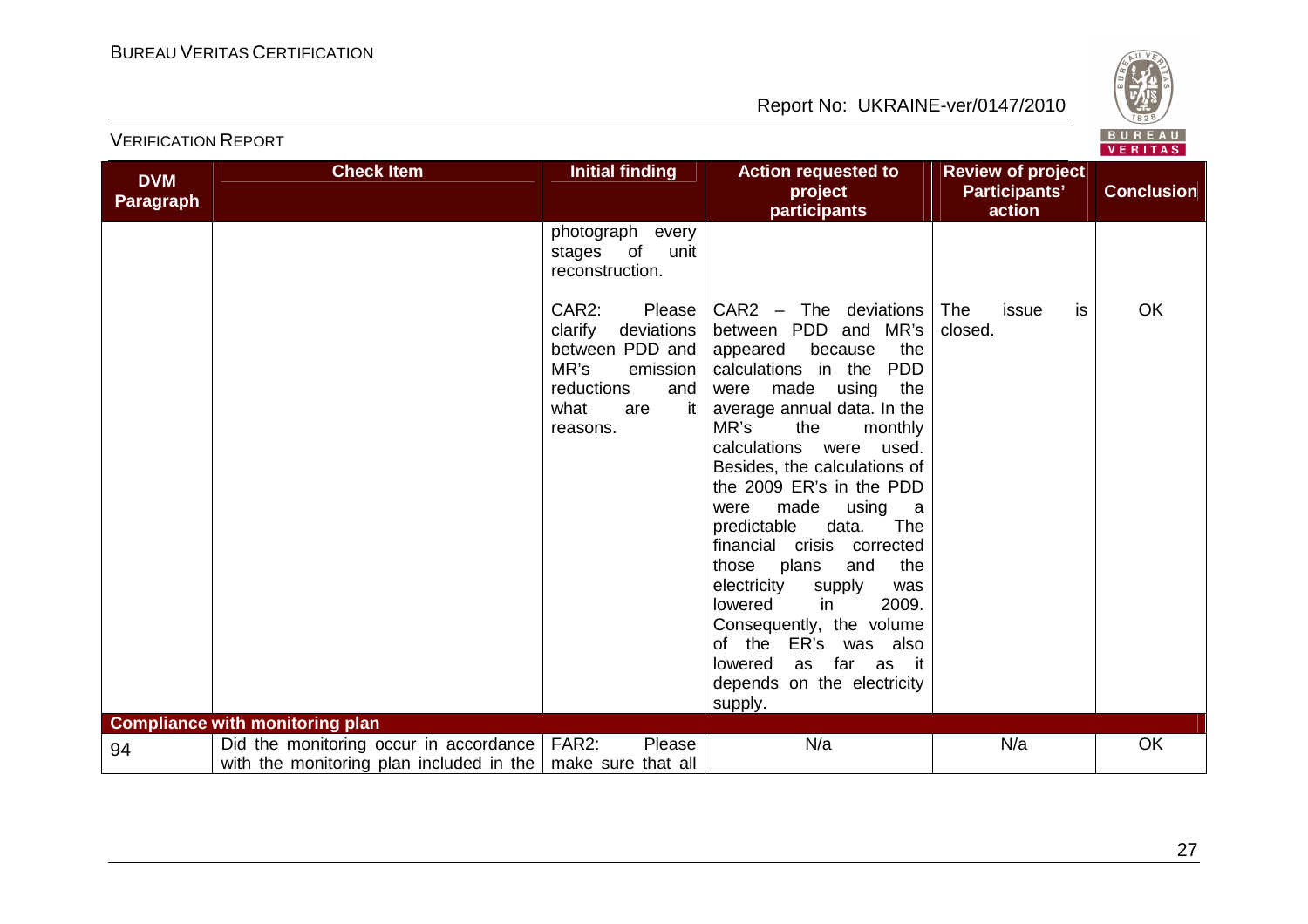

| <b>DVM</b>       | <b>Check Item</b>                                                                                                                                                          | <b>Initial finding</b>                                                                                                                   | <b>Action requested to</b>                                                                                                                                                                                                                                                                         | <b>Review of project</b>      |                   |
|------------------|----------------------------------------------------------------------------------------------------------------------------------------------------------------------------|------------------------------------------------------------------------------------------------------------------------------------------|----------------------------------------------------------------------------------------------------------------------------------------------------------------------------------------------------------------------------------------------------------------------------------------------------|-------------------------------|-------------------|
| <b>Paragraph</b> |                                                                                                                                                                            |                                                                                                                                          | project                                                                                                                                                                                                                                                                                            | <b>Participants'</b>          | <b>Conclusion</b> |
|                  |                                                                                                                                                                            |                                                                                                                                          | participants                                                                                                                                                                                                                                                                                       | action                        |                   |
|                  | PDD regarding which the determination<br>has been deemed final and is so listed<br>on the UNFCCC JI website?                                                               | and<br>journals<br>fuel<br>logbooks of<br>consumption<br>and<br>power generation<br>will archive and<br>saving<br>during                 |                                                                                                                                                                                                                                                                                                    |                               |                   |
|                  |                                                                                                                                                                            | Project period.<br>electricity meters<br>MR's<br>mentioned<br>only 30 electricity<br>Please<br>meters.<br>explain<br>this<br>difference. | CAR3: Number of $ $ CAR3 – The data for the<br>PDD included main and<br>in PDD is 59. In reserved meters. In the<br>MR's only the main meters<br>mentioned.<br>Their<br>were<br>quantity can change during<br>the<br>the<br>years,<br><b>SO</b><br>information about it is<br>provided in each MR. | The<br>issue<br>is<br>closed. | OK                |
|                  |                                                                                                                                                                            | $CL2$ :<br>Please<br>Excel<br>provide<br>spreadsheets with<br>emission reduction<br>calculations.                                        | Excel<br>spreadsheets<br>"мониторинг Lu.xls" was<br><b>BVC</b><br>provided<br>and<br>to<br>checked<br>verification<br>by<br>team.                                                                                                                                                                  | The<br>is<br>issue<br>closed. | OK                |
| 95(a)            | For calculating the emission reductions<br>or enhancements of net removals, were<br>key factors, e.g. those listed in 23 (b) (i)-<br>(vii) above, influencing the baseline | CAR4:<br>Please<br>figure<br>correct<br>in.<br>B.1<br>section<br>0f<br>MR's:                                                             | The<br>CAR4<br>Fuel-<br>$\overline{\phantom{0}}$<br>Dept.<br>Transport<br>is<br>responsible for the<br>coal<br>consumption<br>data                                                                                                                                                                 | The<br>is<br>issue<br>closed. | <b>OK</b>         |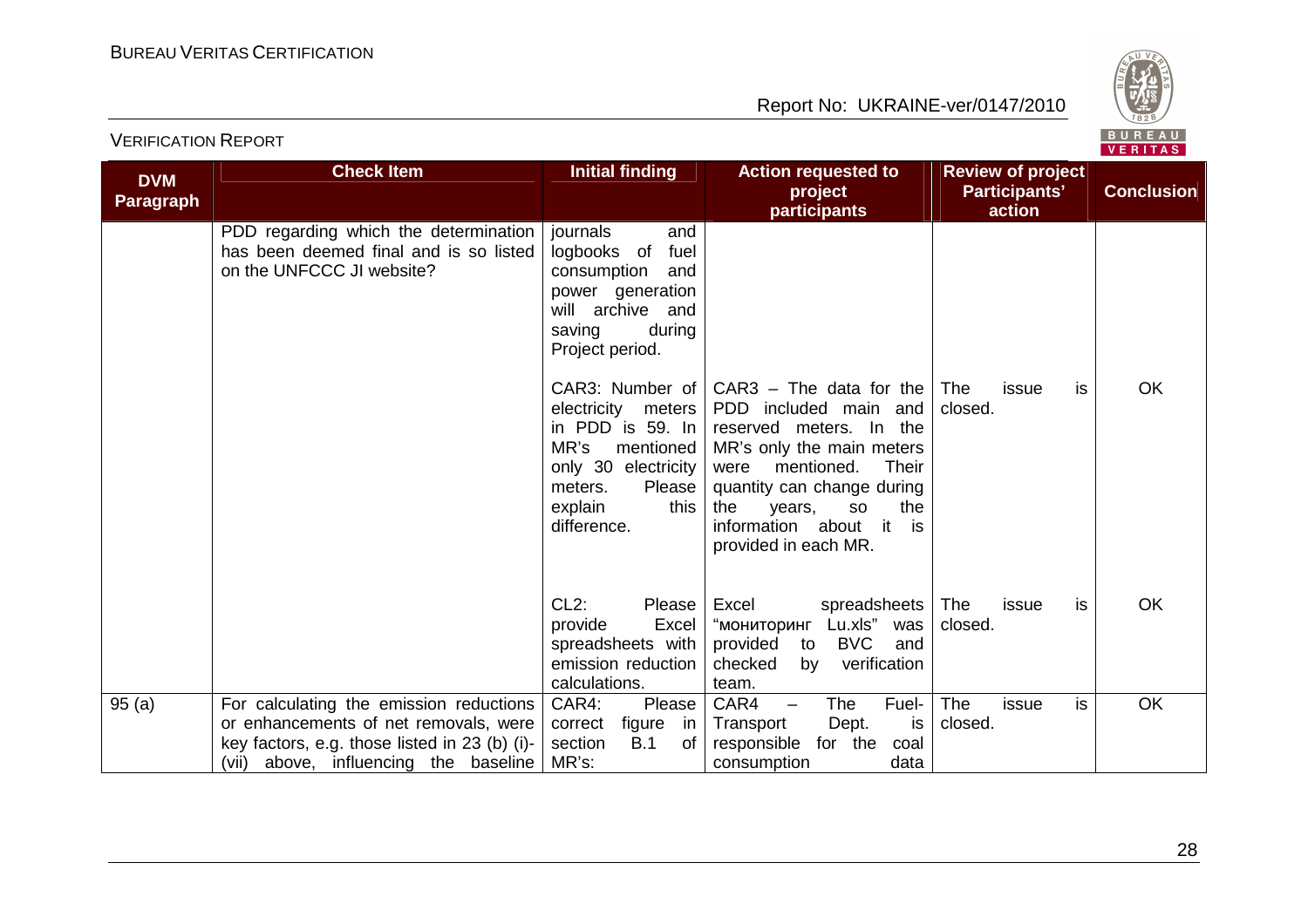

| <b>DVM</b>       | <b>Check Item</b>                                  |   | <b>Initial finding</b>       | <b>Action requested to</b>                     | <b>Review of project</b> |                   |
|------------------|----------------------------------------------------|---|------------------------------|------------------------------------------------|--------------------------|-------------------|
| <b>Paragraph</b> |                                                    |   |                              | project                                        | Participants'            | <b>Conclusion</b> |
|                  |                                                    |   |                              | participants                                   | action                   |                   |
|                  | emissions or net removals and<br>the $ _{\square}$ |   | specify<br>what              | Boiler-<br>collection.<br>The                  |                          |                   |
|                  | activity level of the project and the              |   | data<br>was                  | Turbine<br>Dept.<br>is                         |                          |                   |
|                  | emissions or removals as well as risks             |   | collected<br>by <sub>1</sub> | responsible for the heavy                      |                          |                   |
|                  | associated with the project taken into             |   | every                        | fuel oil consumption data                      |                          |                   |
|                  | account, as appropriate?                           |   | department<br>of l           | collection. The Electricity                    |                          |                   |
|                  |                                                    |   | <b>TPP</b>                   | Dept. collects the data                        |                          |                   |
|                  |                                                    | □ | clarify<br>who               | about the electricity supply.                  |                          |                   |
|                  |                                                    |   | collected                    | The Chemical Lab checks                        |                          |                   |
|                  |                                                    |   | necessary IPCC               | the fuel for it's Net Caloric                  |                          |                   |
|                  |                                                    |   | data                         | Value. The data about the                      |                          |                   |
|                  |                                                    | □ | clarify<br>who               | natural gas consumption                        |                          |                   |
|                  |                                                    |   | carries out final            | comes to the Production                        |                          |                   |
|                  |                                                    |   | data processing              | Technical<br>Dept.<br>This                     |                          |                   |
|                  |                                                    | □ | specify                      | department collects all the                    |                          |                   |
|                  |                                                    |   | responsible                  | data mentioned above and                       |                          |                   |
|                  |                                                    |   | persons.                     | compiles the 3-TECH form.                      |                          |                   |
|                  |                                                    |   |                              | The IPCC data is being                         |                          |                   |
|                  |                                                    |   |                              | collected by the Project                       |                          |                   |
|                  |                                                    |   |                              | Developer (MR Developer)                       |                          |                   |
|                  |                                                    |   |                              | - ELTA. On the basis of the                    |                          |                   |
|                  |                                                    |   |                              | 3-TECG<br><b>ELTA</b><br>form                  |                          |                   |
|                  |                                                    |   |                              | calculates the Emission                        |                          |                   |
|                  |                                                    |   |                              | the<br>Emission<br>and                         |                          |                   |
|                  |                                                    |   |                              | All<br>the<br>Reductions.                      |                          |                   |
|                  |                                                    |   |                              | calculations are stored at                     |                          |                   |
|                  |                                                    |   |                              | the electronic database of                     |                          |                   |
|                  |                                                    |   |                              | the ELTA Company. The<br>Responsible<br>Person |                          |                   |
|                  |                                                    |   |                              | $\overline{\phantom{a}}$                       |                          |                   |
|                  |                                                    |   |                              | Maksym<br>Rogovoy                              |                          |                   |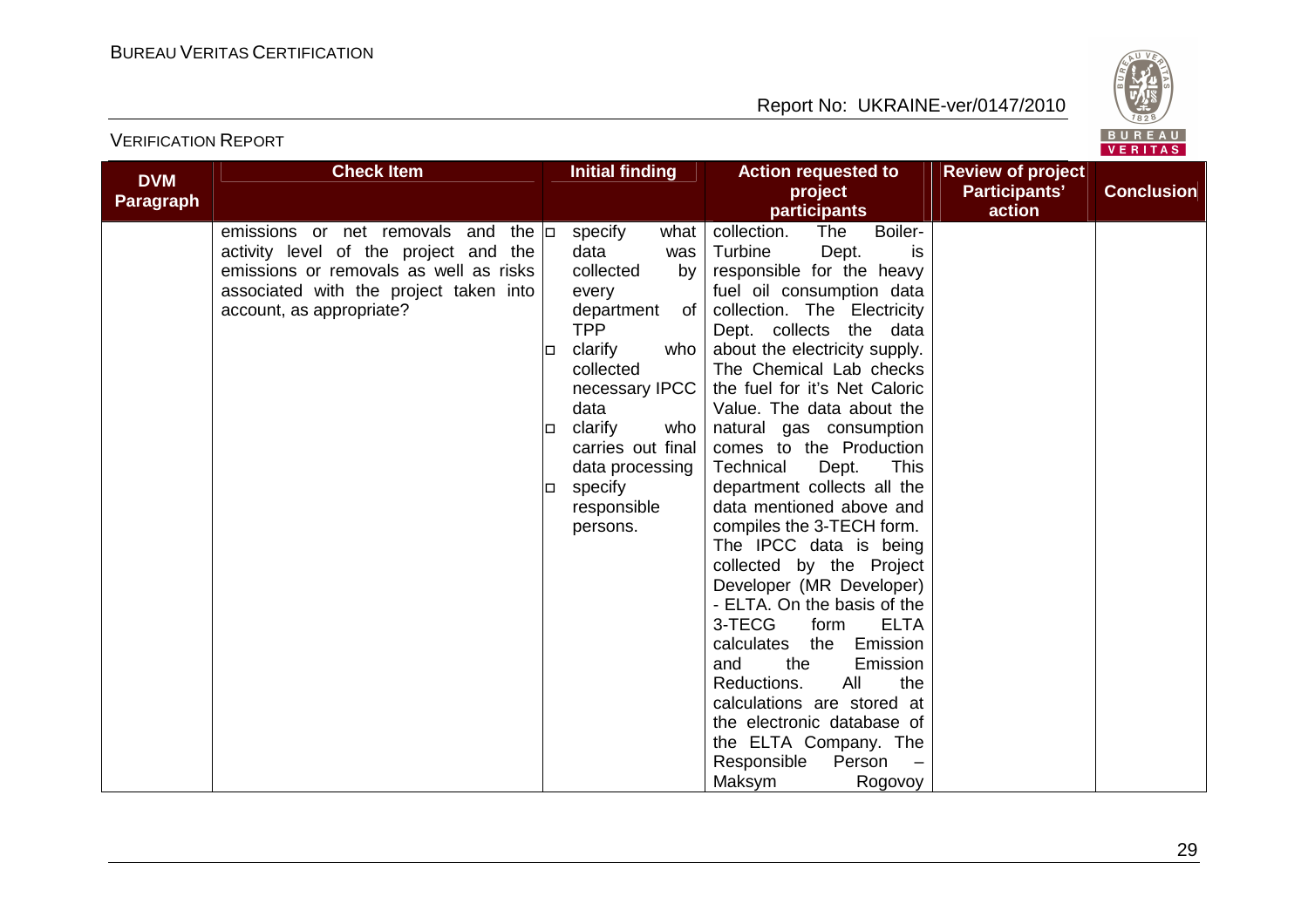

| <b>DVM</b><br><b>Paragraph</b> | <b>Check Item</b>                                                                                                                                                                                                                                                                      | <b>Initial finding</b>                                                                                                                                                                                                                                                                                           | <b>Action requested to</b><br>project<br><b>participants</b> | <b>Review of project</b><br>Participants'<br>action | <b>Conclusion</b> |
|--------------------------------|----------------------------------------------------------------------------------------------------------------------------------------------------------------------------------------------------------------------------------------------------------------------------------------|------------------------------------------------------------------------------------------------------------------------------------------------------------------------------------------------------------------------------------------------------------------------------------------------------------------|--------------------------------------------------------------|-----------------------------------------------------|-------------------|
|                                |                                                                                                                                                                                                                                                                                        |                                                                                                                                                                                                                                                                                                                  | (m_rogovoy@elta.kharkov.<br>$\mathsf{u}\mathsf{a}$ ).        |                                                     |                   |
| 95(b)                          | Are data sources used for calculating<br>emission reductions or enhancements of<br>net removals clearly identified, reliable<br>and transparent?                                                                                                                                       | Yes, data sources<br>used<br>for<br>calculating<br>emission<br>reductions<br><b>or</b><br>of<br>enhancements<br>net removals are<br>identified,<br>clearly<br>reliable<br>and<br>transparent.                                                                                                                    | N/a                                                          | N/a                                                 | <b>OK</b>         |
| 95(c)                          | Are emission factors, including default<br>emission factors, if used for calculating<br>emission<br>reductions<br>the<br>$\alpha$<br>enhancements of net removals, selected<br>by carefully balancing accuracy and<br>reasonableness, and<br>appropriately<br>justified of the choice? | See CAR4 above.<br>Yes,<br>emission<br>factors,<br>including<br>default<br>emission<br>factors, if used for<br>calculating<br>the<br>emission<br>reductions<br>or<br>of<br>enhancements<br>net removals, are<br>selected<br>by<br>carefully balancing<br>and<br>accuracy<br>reasonableness,<br>and appropriately | N/a                                                          | N/a                                                 | <b>OK</b>         |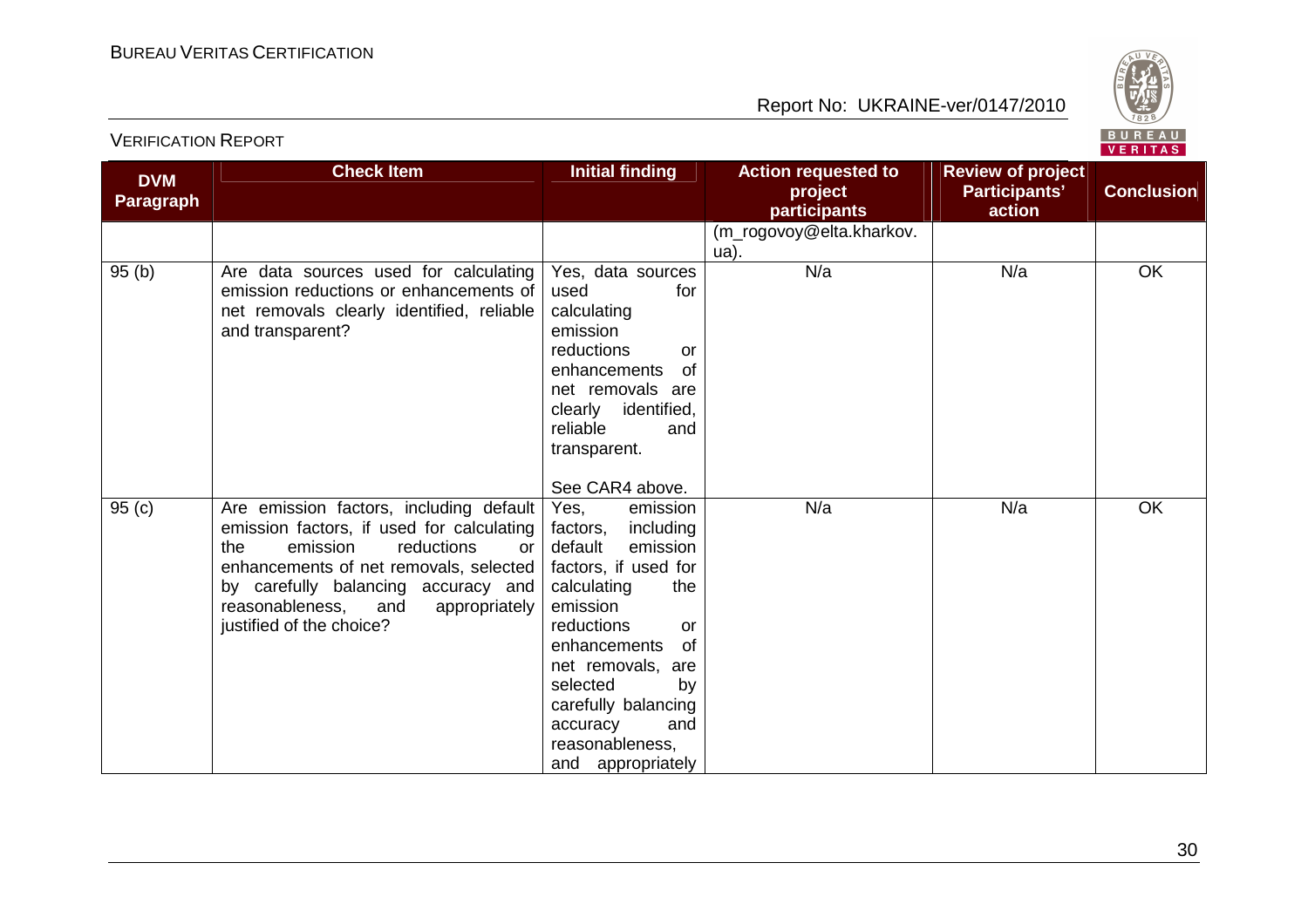

| <b>DVM</b><br><b>Paragraph</b> | <b>Check Item</b>                                                                                                                                                                                                                                                                                                                          | <b>Initial finding</b>           | <b>Action requested to</b><br>project<br><b>participants</b> | <b>Review of project</b><br><b>Participants'</b><br>action | <b>Conclusion</b> |
|--------------------------------|--------------------------------------------------------------------------------------------------------------------------------------------------------------------------------------------------------------------------------------------------------------------------------------------------------------------------------------------|----------------------------------|--------------------------------------------------------------|------------------------------------------------------------|-------------------|
|                                |                                                                                                                                                                                                                                                                                                                                            | of<br>the<br>justified<br>choice |                                                              |                                                            |                   |
|                                | Applicable to JI SSC projects only                                                                                                                                                                                                                                                                                                         |                                  |                                                              |                                                            |                   |
| 96                             | Is the relevant threshold to be classified<br>as JI SSC project not exceeded during<br>the monitoring period on an annual<br>average basis?<br>If the threshold is exceeded, is the<br>emission<br>reduction<br>maximum<br>level<br>estimated in the PDD for the JI SSC<br>project or the bundle for the monitoring<br>period determined?  | N/a                              | N/a                                                          | N/a                                                        | N/a               |
|                                | Applicable to bundled JI SSC projects only                                                                                                                                                                                                                                                                                                 |                                  |                                                              |                                                            |                   |
| 97(a)                          | Has the composition of the bundle not<br>changed from that is stated in F-JI-<br><b>SSCBUNDLE?</b>                                                                                                                                                                                                                                         | N/a                              | N/a                                                          | N/a                                                        | N/a               |
| 97(b)                          | If the determination was conducted on<br>the basis of an overall monitoring plan,<br>have the project participants submitted a<br>common monitoring report?                                                                                                                                                                                | N/a                              | N/a                                                          | N/a                                                        | N/a               |
| 98                             | If the monitoring is based on a monitoring<br>plan that provides for overlapping<br>monitoring periods, are the monitoring<br>periods per component of the project<br>clearly specified in the monitoring report?<br>Do the monitoring periods not overlap<br>with those for which verifications were<br>already deemed final in the past? | N/a                              | N/a                                                          | N/a                                                        | N/a               |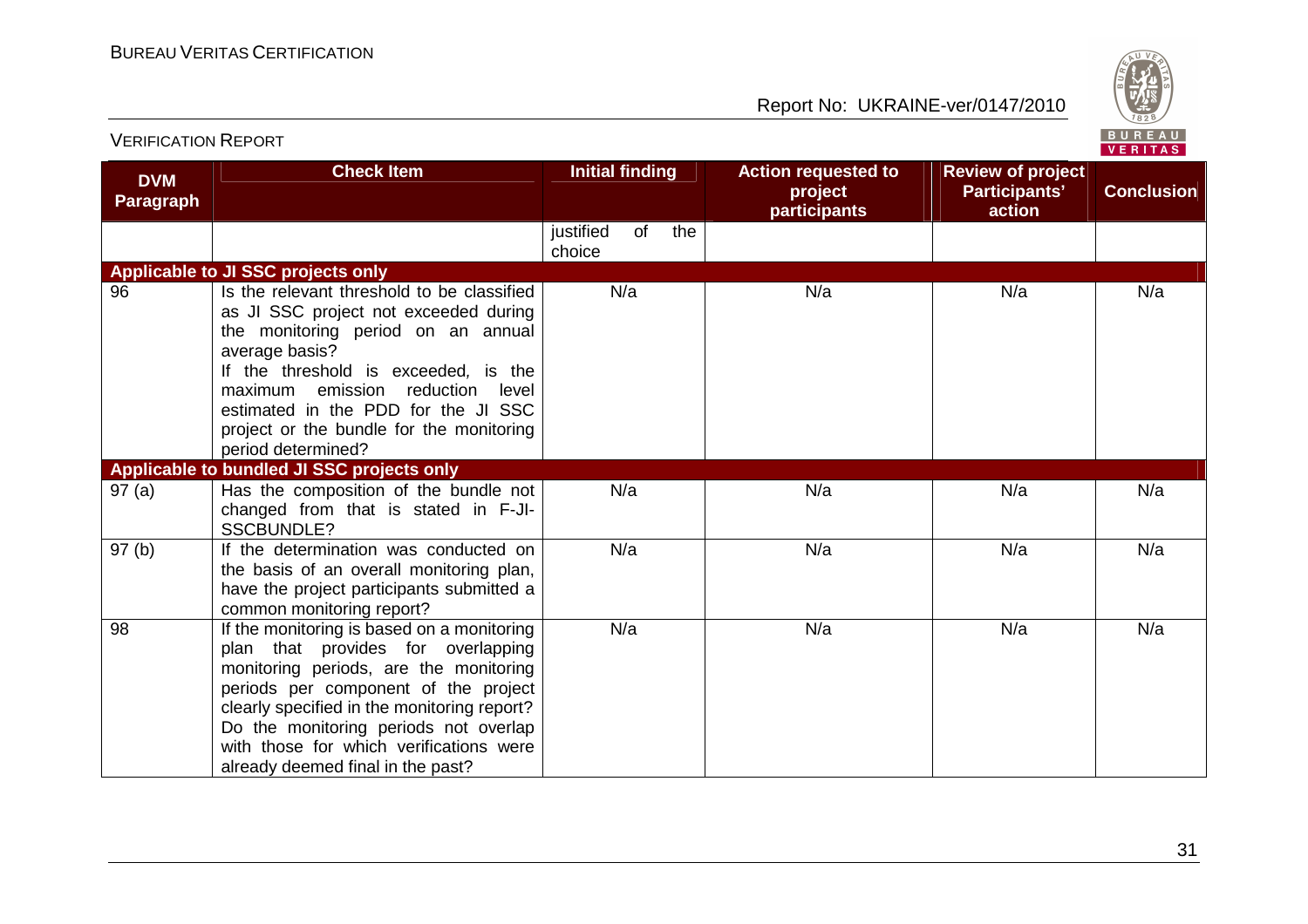

| <b>DVM</b>       | <b>Check Item</b>                                                                                                                                                                                                                                                                | <b>Initial finding</b> | <b>Action requested to</b> | <b>Review of project</b> |                   |
|------------------|----------------------------------------------------------------------------------------------------------------------------------------------------------------------------------------------------------------------------------------------------------------------------------|------------------------|----------------------------|--------------------------|-------------------|
| <b>Paragraph</b> |                                                                                                                                                                                                                                                                                  |                        | project<br>participants    | Participants'<br>action  | <b>Conclusion</b> |
|                  | <b>Revision of monitoring plan</b>                                                                                                                                                                                                                                               |                        |                            |                          |                   |
|                  | Applicable only if monitoring plan is revised by project participant                                                                                                                                                                                                             |                        |                            |                          |                   |
| 99(a)            | Did the project participants provide an<br>appropriate justification for the proposed<br>revision?                                                                                                                                                                               | N/a                    | N/a                        | N/a                      | N/a               |
| 99(b)            | Does the proposed revision improve the<br>and/or<br>applicability<br>0f<br>accuracy<br>information collected compared to the<br>original monitoring plan without changing<br>conformity with the relevant rules and<br>regulations for the establishment of<br>monitoring plans? | N/a                    | N/a                        | N/a                      | N/a               |
| Data management  |                                                                                                                                                                                                                                                                                  |                        |                            |                          |                   |
| 101(a)           | Is the implementation of data collection<br>procedures in accordance with the<br>monitoring plan, including the quality<br>quality<br>control<br>and<br>assurance<br>procedures?                                                                                                 | N/a                    | N/a                        | N/a                      | N/a               |
| 101(b)           | of<br>Is the function<br>the<br>monitoring<br>equipment, including<br>calibration<br>its<br>status, is in order?                                                                                                                                                                 | N/a                    | N/a                        | N/a                      | N/a               |
| 101 (c)          | Are the evidence and records used for<br>the monitoring maintained in a traceable<br>manner?                                                                                                                                                                                     | N/a                    | N/a                        | N/a                      | N/a               |
| $101$ (d)        | Is the data collection and management<br>system for the project in accordance with<br>the<br>monitoring plan?                                                                                                                                                                    | N/a                    | N/a                        | N/a                      | N/a               |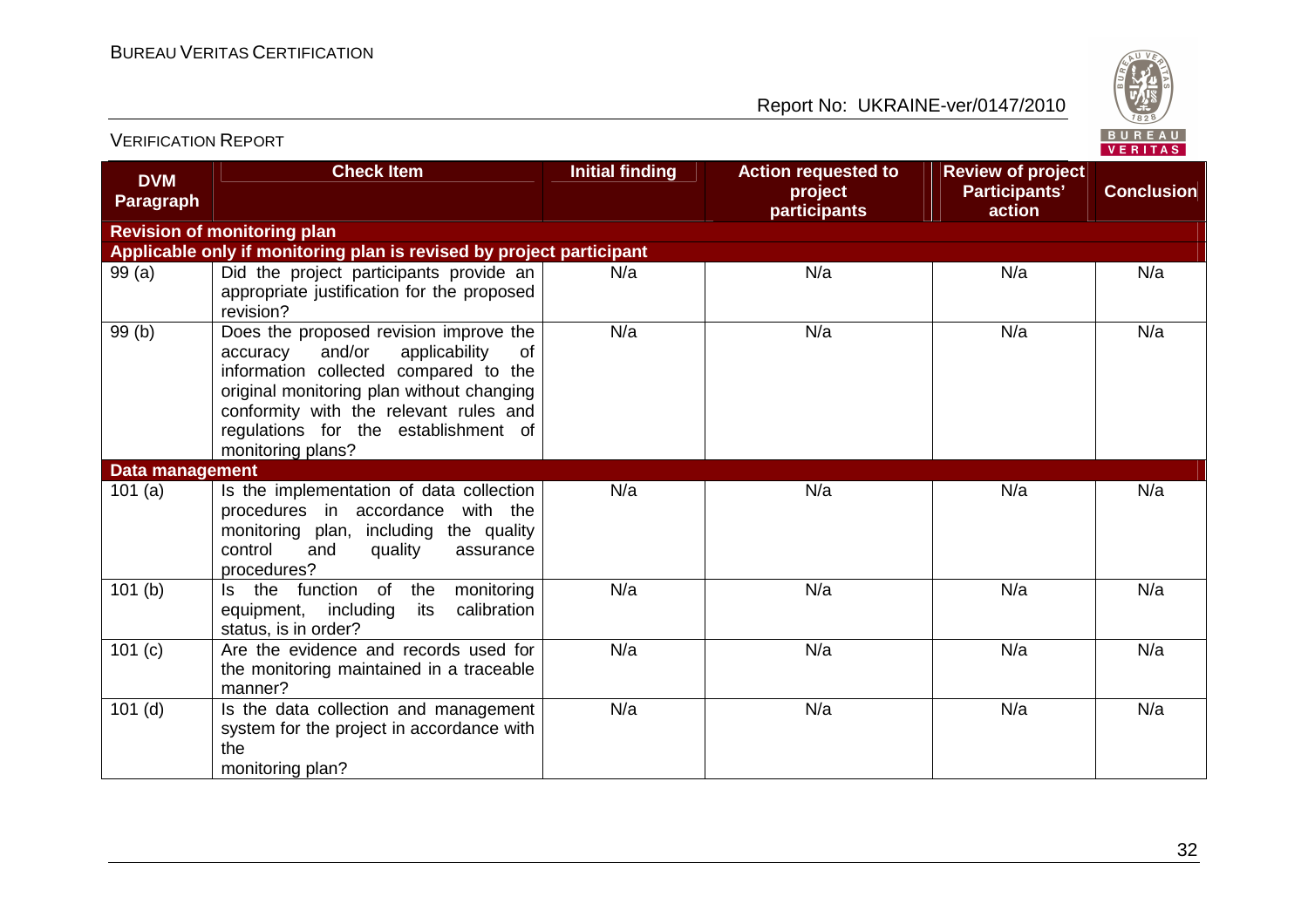

| <b>VERIFICATION REPORT</b>     |                                                                                                                                                                                                                                                                                                                                                                                                                              |                        |                                                       |                                                     | BUREAU<br>VERITAS |
|--------------------------------|------------------------------------------------------------------------------------------------------------------------------------------------------------------------------------------------------------------------------------------------------------------------------------------------------------------------------------------------------------------------------------------------------------------------------|------------------------|-------------------------------------------------------|-----------------------------------------------------|-------------------|
| <b>DVM</b><br><b>Paragraph</b> | <b>Check Item</b>                                                                                                                                                                                                                                                                                                                                                                                                            | <b>Initial finding</b> | <b>Action requested to</b><br>project<br>participants | <b>Review of project</b><br>Participants'<br>action | <b>Conclusion</b> |
|                                | Verification regarding programs of activities (additional elements for assessment)                                                                                                                                                                                                                                                                                                                                           |                        |                                                       |                                                     |                   |
| 102                            | Is any JPA that has not been added to<br>the JI PoA not verified?                                                                                                                                                                                                                                                                                                                                                            | N/a                    | N/a                                                   | N/a                                                 | N/a               |
| 103                            | the verification based<br>on the<br>ls.<br>monitoring reports of all JPAs to be<br>verified?                                                                                                                                                                                                                                                                                                                                 | N/a                    | N/a                                                   | N/a                                                 | N/a               |
| 103                            | Does the verification ensure the accuracy<br>and conservativeness of the emission<br>reductions or enhancements of removals<br>generated by each JPA?                                                                                                                                                                                                                                                                        | N/a                    | N/a                                                   | N/a                                                 | N/a               |
| 104                            | Does the monitoring period not overlap<br>with previous monitoring periods?                                                                                                                                                                                                                                                                                                                                                  | N/a                    | N/a                                                   | N/a                                                 | N/a               |
| 105                            | If the AIE learns of an erroneously<br>included JPA, has the AIE informed the<br>JISC of its findings in writing?                                                                                                                                                                                                                                                                                                            | N/a                    | N/a                                                   | N/a                                                 | N/a               |
|                                | Applicable to sample-based approach only                                                                                                                                                                                                                                                                                                                                                                                     |                        |                                                       |                                                     |                   |
| 106                            | Does the sampling plan prepared by the<br>AIE:<br>(a) Describe its sample selection, taking<br>into<br>account that:<br>(i) For each verification that uses a<br>sample-based approach, the sample<br>shall<br>be<br>sufficiently<br>selection<br>representative of the JPAs in the JI PoA<br>such extrapolation to all JPAs identified<br>for that verification is reasonable, taking<br>into account differences among the | N/a                    | N/a                                                   | N/a                                                 | N/a               |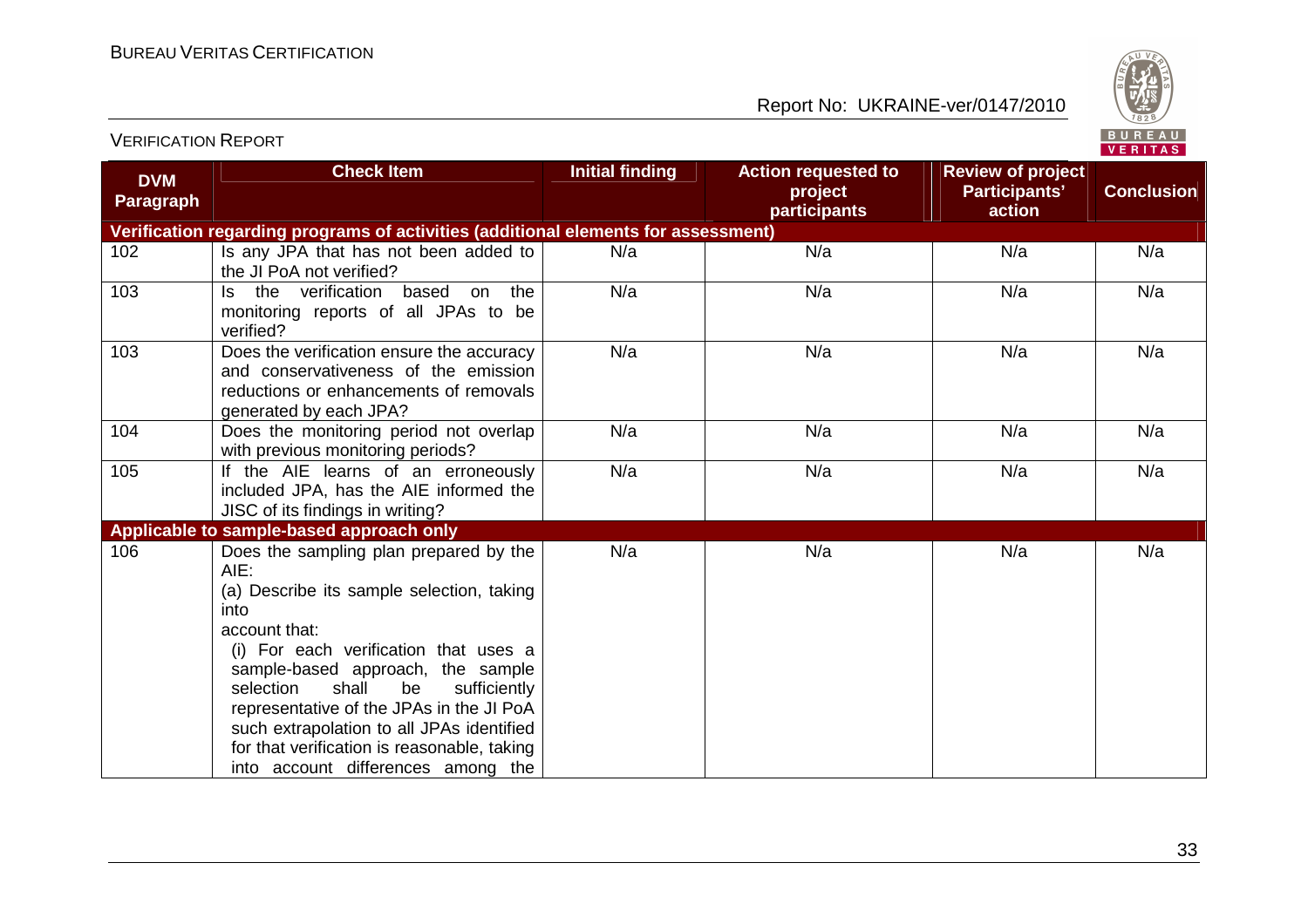

| <b>DVM</b> | <b>Check Item</b>                          | <b>Initial finding</b> | <b>Action requested to</b>     | <b>Review of project</b> |                   |
|------------|--------------------------------------------|------------------------|--------------------------------|--------------------------|-------------------|
| Paragraph  |                                            |                        | project<br><b>participants</b> | Participants'<br>action  | <b>Conclusion</b> |
|            | characteristics of JPAs, such as:          |                        |                                |                          |                   |
|            | - The types of JPAs;                       |                        |                                |                          |                   |
|            | - The complexity of the applicable         |                        |                                |                          |                   |
|            | technologies and/or measures used;         |                        |                                |                          |                   |
|            | - The geographical location of each        |                        |                                |                          |                   |
|            | JPA;                                       |                        |                                |                          |                   |
|            | - The amounts of expected emission         |                        |                                |                          |                   |
|            | reductions of the JPAs being verified;     |                        |                                |                          |                   |
|            | - The number of JPAs for which             |                        |                                |                          |                   |
|            | emission reductions are being verified;    |                        |                                |                          |                   |
|            | - The length of monitoring periods of      |                        |                                |                          |                   |
|            | the JPAs being verified; and               |                        |                                |                          |                   |
|            | - The samples selected for prior           |                        |                                |                          |                   |
|            | verifications, if any?                     |                        |                                |                          |                   |
| 107        | Is the sampling plan ready for publication | N/a                    | N/a                            | N/a                      | N/a               |
|            | through the secretariat along with the     |                        |                                |                          |                   |
|            | verification report<br>and<br>supporting   |                        |                                |                          |                   |
|            | documentation?                             |                        |                                |                          |                   |
| 108        | Has the AIE made site inspections of at    | N/a                    | N/a                            | N/a                      | N/a               |
|            | least the square root of the number of     |                        |                                |                          |                   |
|            | total JPAs, rounded to the upper whole     |                        |                                |                          |                   |
|            | number? If the AIE makes no site           |                        |                                |                          |                   |
|            | inspections or fewer site inspections than |                        |                                |                          |                   |
|            | the square root of the number of total     |                        |                                |                          |                   |
|            | JPAs, rounded to the upper whole           |                        |                                |                          |                   |
|            | number, then does the AIE provide a        |                        |                                |                          |                   |
|            | reasonable explanation and justification?  |                        |                                |                          |                   |
| 109        | Is the sampling plan available<br>for      | N/a                    | N/a                            | N/a                      | N/a               |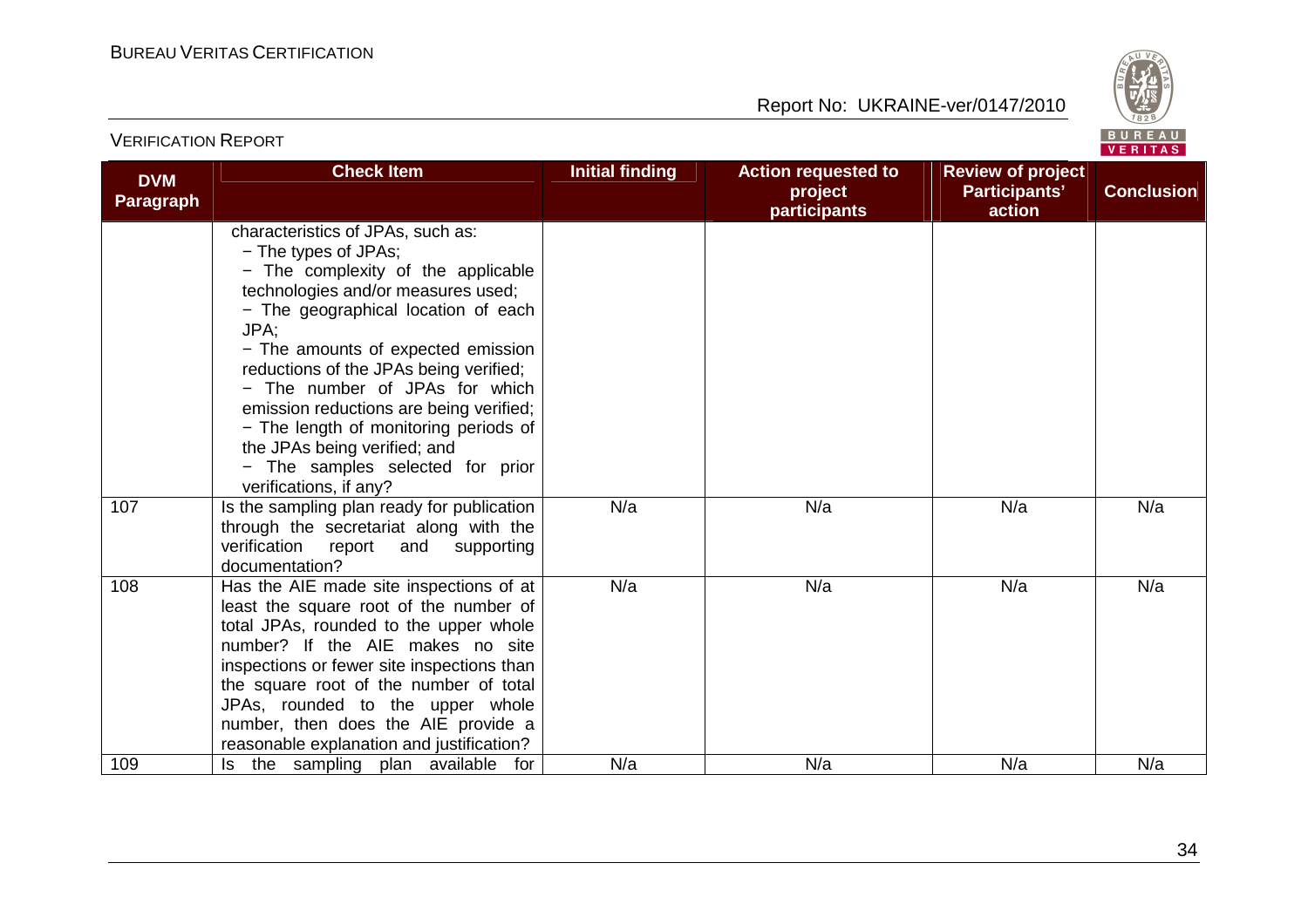

| <b>DVM</b><br>Paragraph | <b>Check Item</b>                                                                                                                                                                                                      | Initial finding | <b>Action requested to</b><br>project<br><b>participants</b> | <b>Review of project</b><br>Participants'<br>action | <b>Conclusion</b> |
|-------------------------|------------------------------------------------------------------------------------------------------------------------------------------------------------------------------------------------------------------------|-----------------|--------------------------------------------------------------|-----------------------------------------------------|-------------------|
|                         | submission to the secretariat for the<br>JISC.s ex ante assessment? (Optional)                                                                                                                                         |                 |                                                              |                                                     |                   |
| 110                     | If the AIE learns of a fraudulently<br>included JPA, a fraudulently monitored<br>JPA or an inflated number of emission<br>reductions claimed in a JI PoA, has the<br>AIE informed the JISC of the fraud in<br>writing? | N/a             | N/a                                                          | N/a                                                 | N/a               |